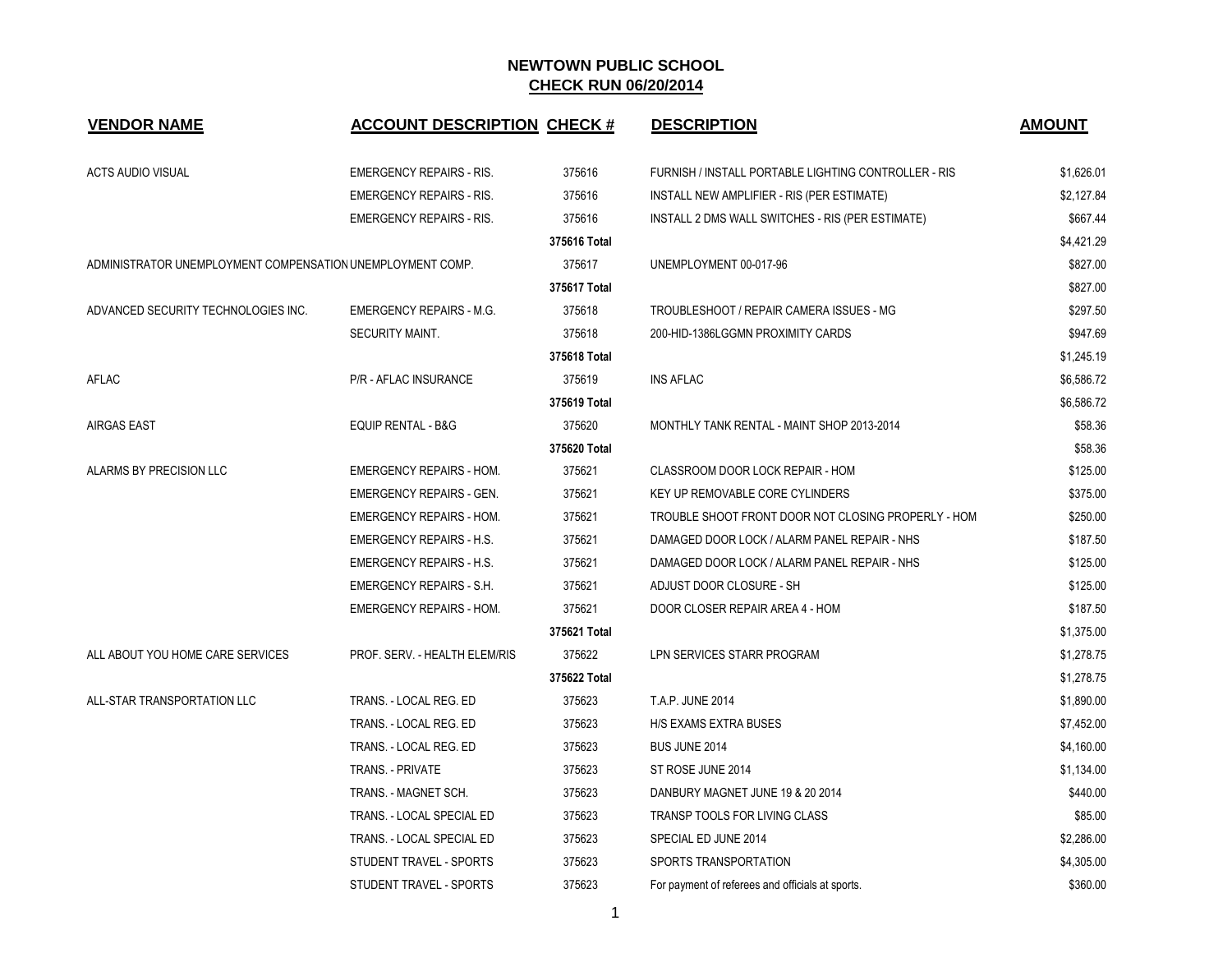| <b>VENDOR NAME</b>               | <b>ACCOUNT DESCRIPTION CHECK #</b> |              | <b>DESCRIPTION</b>                                                          | <b>AMOUNT</b> |
|----------------------------------|------------------------------------|--------------|-----------------------------------------------------------------------------|---------------|
| ALL-STAR TRANSPORTATION LLC      | <b>INSTR. SUPPLIES - MUSIC</b>     | 375623       | Transportation to Ponus Ridge Middle School; Norwalk for Jazz Band          | \$285.00      |
|                                  | INSTR. SUPPLIES - GUIDANCE         | 375623       | Transportation - Wednesday, May 14 - Construction Day - Durham Fair Grounds | \$410.00      |
|                                  | INSTR. SUPPLIES - GUIDANCE         | 375623       | Transportation - Thursday, May 22 - College Knowledge - Southern CT         | \$230.00      |
|                                  | STUDENT TRAVEL - CLASSROOM         | 375623       | 4th grade visit Reed-Thursday, 5/15                                         | \$115.00      |
|                                  | CONTRACTED SERV. - WORLD LANG.     | 375623       | TRANSPORTATION OF OUR STUDENTS TO IMMERSION DAYS                            | \$180.00      |
|                                  | STUDENT TRAVEL - CLASSROOM         | 375623       | LIFE SKILLS TRANSPORTATION- SCIENCE TRANSPORTATION                          | \$1,220.00    |
|                                  | STUDENT TRAVEL - CLASSROOM         | 375623       | LIFE SKILLS TRANSPORTATION- SCIENCE TRANSPORTATION                          | \$285.00      |
|                                  | STAFF TRAVEL - CLASSROOM           | 375623       | 4th grade visit to Reed/Thursday, 5/15                                      | \$55.00       |
|                                  | DUE FROM EDUCATION FUNDS           | 375623       | LATE BUS APRIL 2014                                                         | \$1,512.00    |
|                                  | DUE FROM EDUCATION FUNDS           | 375623       | LATE BUS JUNE 2014                                                          | \$432.00      |
|                                  | DUE FROM EDUCATION FUNDS           | 375623       | LATE BUS MAY 2014                                                           | \$1,728.00    |
|                                  |                                    | 375623 Total |                                                                             | \$28,564.00   |
| ALTUS POWER FUNDS, LLC SERIES II | ELECTRICITY - M.S.                 | 375624       | MAY & JUNE SOLAR POWER                                                      | \$2,113.97    |
|                                  |                                    | 375624 Total |                                                                             | \$2,113.97    |
| AMAZON                           | SUPPLIES - LIBRARY                 | 375625       | Amazon Book Order *see attached* No shipping.                               | \$13.18       |
|                                  | SUPPLIES - LIBRARY                 | 375625       | Amazon Book Order *see attached* No shipping.                               | \$70.36       |
|                                  | SUPPLIES - LIBRARY                 | 375625       | Amazon Book Order *see attached* No shipping.                               | \$207.62      |
|                                  | SUPPLIES - LIBRARY                 | 375625       | Amazon Book Order *see attached* No shipping.                               | \$523.09      |
| AMAZON                           | SUPPLIES - LIBRARY                 | 375625       | Amazon Book Order *see attached* No shipping.                               | \$17.86       |
|                                  |                                    | 375625 Total |                                                                             | \$832.11      |
|                                  | INSTR. SUPPLIES - COMPUTER ED.     | 375626       | Various items for computer tech classroom use, per attached.                | \$72.45       |
|                                  | INSTR. SUPPLIES - COMPUTER ED.     | 375626       | Shipping charge                                                             | \$4.59        |
|                                  | <b>INSTR. SUPPLIES - SCIENCE</b>   | 375626       | Paper towels for science class. Free shipping                               | \$23.55       |
|                                  | <b>INSTR. SUPPLIES - SCIENCE</b>   | 375626       | Paper towels for science class. Free shipping                               | \$23.55       |
|                                  | <b>INSTR. SUPPLIES - SCIENCE</b>   | 375626       | Paper towels for science class. Free shipping                               | \$23.55       |
|                                  |                                    | 375626 Total |                                                                             | \$147.69      |
|                                  | INSTR. SUPPLIES - COMPUTER ED.     | 375627       | Legrand CDI15 Corduct 15-feet Overfloor Cord Protector - Ivory              | \$27.25       |
|                                  |                                    | 375627 Total |                                                                             | \$27.25       |
|                                  | OTHER SUPPLIES - STAFF DEVELOP.    | 375628       | MINDSET (42402)                                                             | \$202.80      |
|                                  | TEXTBOOKS - CURR. DEVELOP.         | 375628       | Order #108-0970152-9089826 Misc Titles see attached                         | \$46.83       |
|                                  | TEXTBOOKS - CURR. DEVELOP.         | 375628       | Order #108-0970152-9089826 Misc Titles see attached                         | \$50.40       |
|                                  |                                    | 375628 Total |                                                                             | \$300.03      |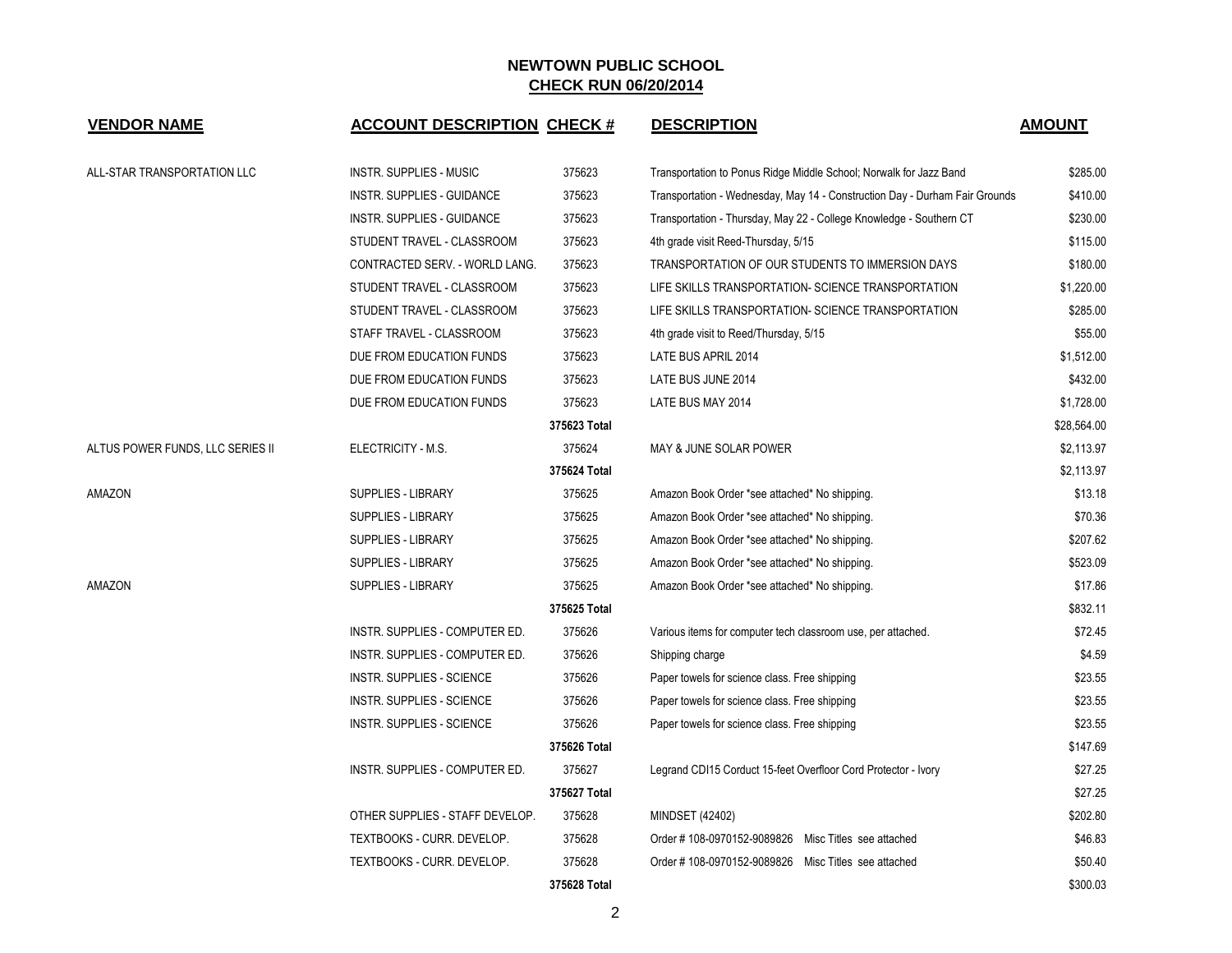| <b>VENDOR NAME</b>           | <b>ACCOUNT DESCRIPTION CHECK #</b> |              | <b>DESCRIPTION</b>                          | <b>AMOUNT</b> |
|------------------------------|------------------------------------|--------------|---------------------------------------------|---------------|
| AQUARION WATER COMPANY OF CT | WATER - H.                         | 375629       | MAY WATER USAGE                             | \$395.88      |
|                              | WATER - S.H.                       | 375629       | <b>MAY WATER USAGE</b>                      | \$203.44      |
|                              | WATER - M.G.                       | 375629       | <b>MAY WATER USAGE</b>                      | \$514.74      |
|                              | WATER - M.S.                       | 375629       | <b>MAY WATER USAGE</b>                      | \$736.17      |
|                              | WATER - H.S.                       | 375629       | <b>MAY WATER USAGE</b>                      | \$254.38      |
|                              | WATER - H.S.                       | 375629       | MAY WATER USAGE                             | \$1,805.91    |
|                              | WATER - H.S.                       | 375629       | <b>MAY WATER USAGE</b>                      | \$33.90       |
|                              |                                    | 375629 Total |                                             | \$3,944.42    |
| ARC-O-ROOTER LLC             | <b>EMERGENCY REPAIRS - H.S.</b>    | 375630       | SNAKE SEWER LINE IN BOYS LOCKER ROOM - NHS  | \$1,172.50    |
|                              |                                    | 375630 Total |                                             | \$1,172.50    |
| CHERYL J. ARENDT             | OFF. SUPPLIES - ADMIN.             | 375631       | MOVING UP EXPENSE                           | \$60.54       |
|                              |                                    | 375631 Total |                                             | \$60.54       |
| ASSOCIATED REFUSE HAULERS    | <b>REFUSE REMOVAL</b>              | 375632       | REFUSE DISPOSAL - ALL SCHOOLS 2013-2014     | \$7,289.39    |
|                              | <b>REFUSE REMOVAL</b>              | 375632       | CARDBOARD RECYCLING - ALL SCHOOLS 2013-2014 | \$98.00       |
|                              | <b>REFUSE REMOVAL</b>              | 375632       | CARDBOARD RECYCLING - ALL SCHOOLS 2013-2014 | \$197.00      |
|                              | <b>REFUSE REMOVAL</b>              | 375632       | CARDBOARD RECYCLING - ALL SCHOOLS 2013-2014 | \$118.00      |
|                              | <b>REFUSE REMOVAL</b>              | 375632       | CARDBOARD RECYCLING - ALL SCHOOLS 2013-2014 | \$154.00      |
|                              | <b>REFUSE REMOVAL</b>              | 375632       | CARDBOARD RECYCLING - ALL SCHOOLS 2013-2014 | \$305.00      |
|                              | <b>REFUSE REMOVAL</b>              | 375632       | CARDBOARD RECYCLING - ALL SCHOOLS 2013-2014 | \$143.00      |
|                              | REFUSE REMOVAL                     | 375632       | CARDBOARD RECYCLING - ALL SCHOOLS 2013-2014 | \$390.00      |
|                              |                                    | 375632 Total |                                             | \$8,694.39    |
| AT&T                         | <b>TELEPHONE &amp; CABLE</b>       | 375633       | <b>SERVICES 2013/14</b>                     | \$680.53      |
|                              |                                    | 375633 Total |                                             | \$680.53      |
| AT&T                         | <b>TELEPHONE &amp; CABLE</b>       | 375634       | <b>SERVICES 2013/14</b>                     | \$484.18      |
|                              |                                    | 375634 Total |                                             | \$484.18      |
| AT&T                         | <b>TELEPHONE &amp; CABLE</b>       | 375635       | <b>SERVICES 2013/14</b>                     | \$2,015.83    |
|                              |                                    | 375635 Total |                                             | \$2,015.83    |
| AT&T                         | <b>TELEPHONE &amp; CABLE</b>       | 375636       | <b>SERVICES 2013/14</b>                     | \$66.73       |
|                              |                                    | 375636 Total |                                             | \$66.73       |
| AT&T                         | <b>TELEPHONE &amp; CABLE</b>       | 375637       | <b>SERVICES 2013/14</b>                     | \$66.66       |
|                              |                                    | 375637 Total |                                             | \$66.66       |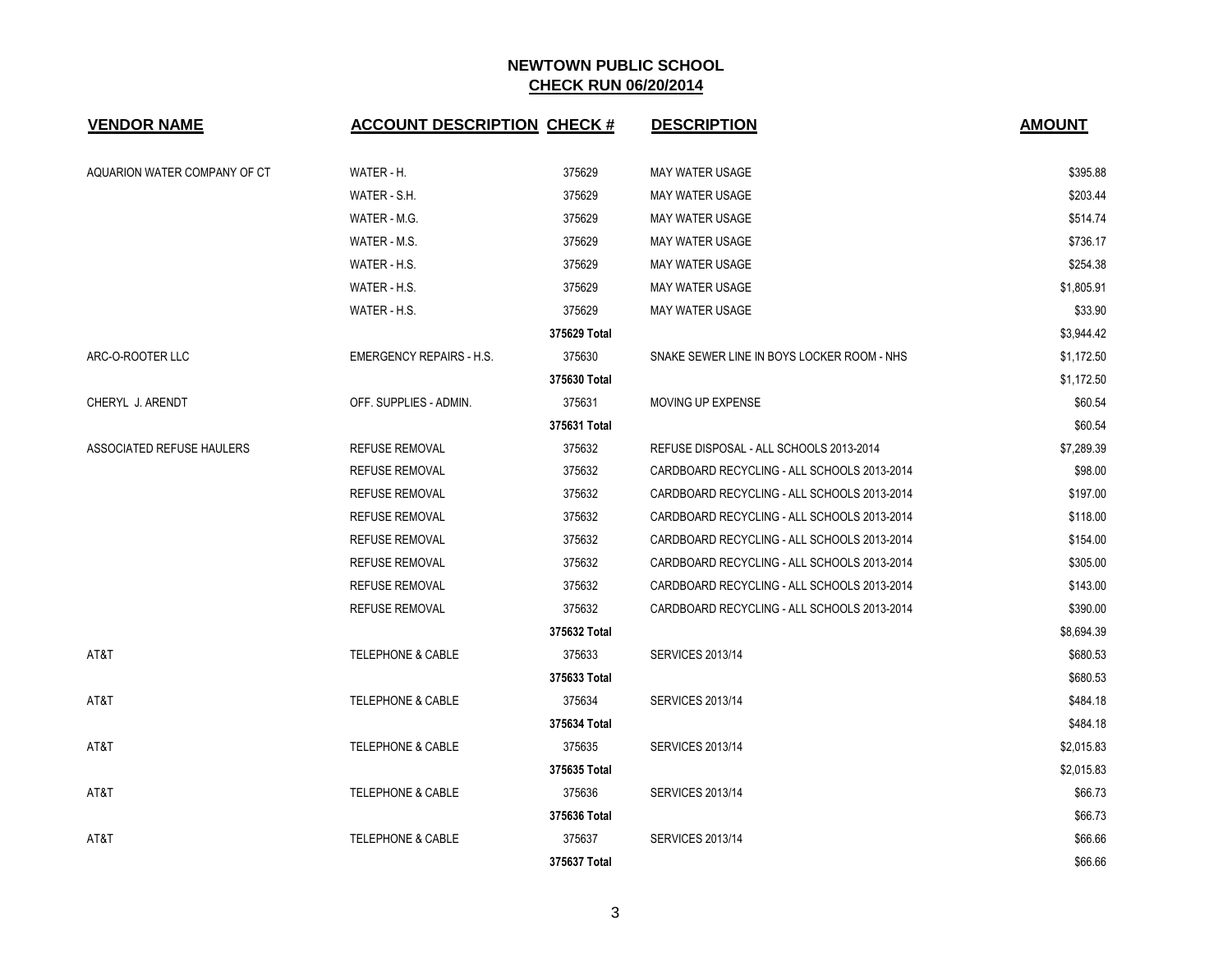| <b>VENDOR NAME</b>            | <b>ACCOUNT DESCRIPTION CHECK #</b> |              | <b>DESCRIPTION</b>                                                 | <b>AMOUNT</b> |
|-------------------------------|------------------------------------|--------------|--------------------------------------------------------------------|---------------|
| AT&T                          | <b>TELEPHONE &amp; CABLE</b>       | 375638       | <b>SERVICES 2013/14</b>                                            | \$83.08       |
|                               |                                    | 375638 Total |                                                                    | \$83.08       |
| <b>AUTO HOME COMMERCIAL</b>   | B. & G. REPAIRS - HOM.             | 375639       | <b>CLOCK REPLACE - HOM</b>                                         | \$290.06      |
|                               | B. & G. REPAIRS - H.S.             | 375639       | <b>CLOCK REPLACE - NHS</b>                                         | \$290.06      |
|                               | <b>EMERGENCY REPAIRS - H.S.</b>    | 375639       | CLOCK REPLACE IN MAIN OFFICE / HEAD CUSTODIAN OFFICE - NHS         | \$580.12      |
|                               | <b>EMERGENCY REPAIRS - RIS.</b>    | 375639       | REPLACE CLOCKS - RIS                                               | \$700.02      |
|                               |                                    | 375639 Total |                                                                    | \$1,860.26    |
| <b>BAGEL DELIGHT</b>          | OFF. SUPPLIES - SUPER.             | 375640       | <b>BAGELS CREAM CHEESE</b>                                         | \$48.50       |
|                               | OFF. SUPPLIES - ADMIN.             | 375640       | FACULTY MEETING- END OF THE YEAR                                   | \$199.60      |
|                               |                                    | 375640 Total |                                                                    | \$248.10      |
| <b>ANNETTE BARBOUR</b>        | TRANS. - LOCAL SPECIAL ED          | 375641       | SERV 06/02/14 - 06/06/14                                           | \$400.00      |
|                               | TRANS. - LOCAL SPECIAL ED          | 375641       | SERV 06/16/14 - 06/18/14                                           | \$240.00      |
|                               |                                    | 375641 Total |                                                                    | \$640.00      |
| BARNES & NOBLE INC.           | <b>TEXTBOOKS - ENGLISH</b>         | 375642       | AP LITERATURE BOOKS                                                | \$180.34      |
|                               |                                    | 375642 Total |                                                                    | \$180.34      |
| <b>BEACON GRAPHICS LLC</b>    | <b>REPAIRS - TECH ED.</b>          | 375643       | BLADE HOLDER-SQUEEGE-WEEDER-SEE SHOPPING CART                      | \$194.00      |
|                               |                                    | 375643 Total |                                                                    | \$194.00      |
| THE BEE PUBLISHING CO.        | OFF. SUPPLIES - BUS. SERV.         | 375644       | SUBSCRIPTION #291                                                  | \$42.00       |
|                               |                                    | 375644 Total |                                                                    | \$42.00       |
| BERCHEM, MOSES & DEVLIN, P.C. | PROF. SERV. - SP. ED. LEGAL        | 375645       | SERV SPEC ED MAY 2014                                              | \$5,620.00    |
|                               | PROF. SERV. - SUPER.               | 375645       | SERV MAY 2014                                                      | \$15,735.02   |
|                               |                                    | 375645 Total |                                                                    | \$21,355.02   |
| <b>BLICK ART MATERIALS</b>    | <b>INSTR. SUPPLIES - ART</b>       | 375646       | Sargent Acrylic - B01643-5116 - Turquoise - page 28                | \$68.52       |
|                               | <b>INSTR. SUPPLIES - ART</b>       | 375646       | Dropping in Rousseau DVD - B70050-1015 - page 646                  | \$23.96       |
|                               | <b>INSTR. SUPPLIES - ART</b>       | 375646       | Impressionist DVD B70050-1020- page 646                            | \$23.96       |
|                               | <b>INSTR. SUPPLIES - ART</b>       | 375646       | Blick Wonder White Brush - B05381-1004 -page 36                    | \$79.92       |
|                               | <b>INSTR. SUPPLIES - ART</b>       | 375646       | Prismacolor pencils/24 colors B20508-2409 - page 319 Free shipping | \$214.20      |
|                               | <b>INSTR. SUPPLIES - ART</b>       | 375646       | Instructional supplies -see attached Free shipping                 | \$524.72      |
|                               |                                    | 375646 Total |                                                                    | \$935.28      |
| <b>BLOOMBOARD INC.</b>        | STAFF TRAIN. - STAFF DEVELOP.      | 375647       | Content Hosting and Video Observation                              | \$99.00       |
|                               |                                    | 375647 Total |                                                                    | \$99.00       |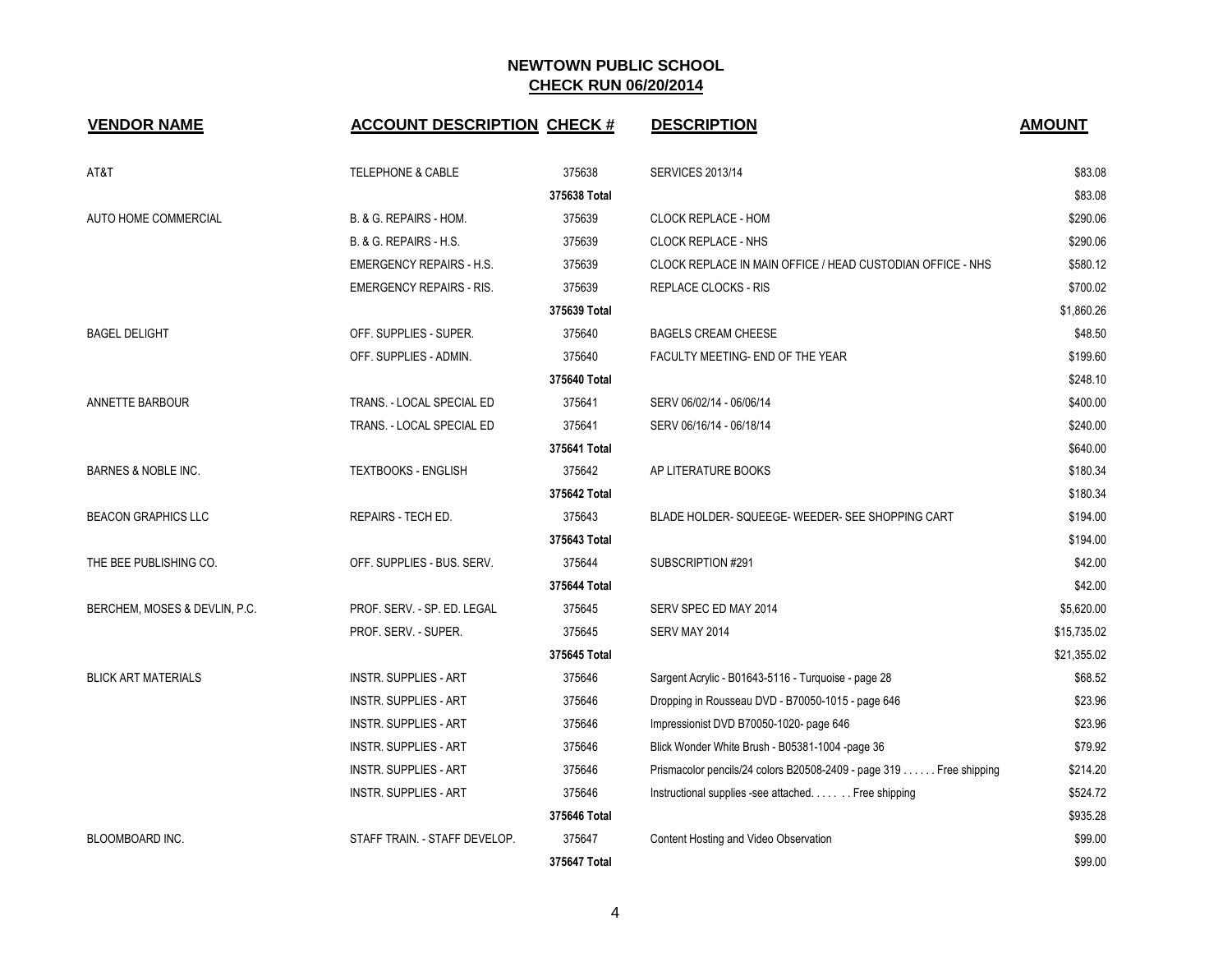| <b>VENDOR NAME</b>     | <b>ACCOUNT DESCRIPTION CHECK #</b> |              | <b>DESCRIPTION</b>                                              | <b>AMOUNT</b> |
|------------------------|------------------------------------|--------------|-----------------------------------------------------------------|---------------|
| THE BOOKSOURCE         | TEXTBOOKS - CLASSROOM              | 375648       | Grade 2, Fairy Tale Unit, Reading Workshop                      | \$22.45       |
|                        | TEXTBOOKS - CLASSROOM              | 375648       | Goldilocks and the Three Bears, Level M, ISBN-13: 9780140563665 | \$26.20       |
|                        | TEXTBOOKS - CLASSROOM              | 375648       | Jack and the Beanstalk, Level M, ISBN-13: 9780688152819         | \$26.20       |
|                        | TEXTBOOKS - CLASSROOM              | 375648       | A Story, A Story, Level M, ISBN-13: 9780689712012               | \$29.95       |
|                        | TEXTBOOKS - CLASSROOM              | 375648       | The Empty Pot, Level M, ISBN-13: 9780805049008                  | \$29.95       |
|                        | TEXTBOOKS - CLASSROOM              | 375648       | The Crane Wife, ISBN-13: 9780152163501                          | \$26.25       |
|                        | TEXTBOOKS - CLASSROOM              | 375648       | The Mud Pony, ISBN-13: 9780590415262                            | \$18.70       |
|                        | TEXTBOOKS - CLASSROOM              | 375648       | Mrs. Wishy-Washy Farm, ISBN-13:                                 | \$22.45       |
|                        | TEXTBOOKS - CURR. DEVELOP.         | 375648       | K:Quote:25344 - Gr.1 Quote:25348 - Gr.2 Quote:25349             | \$1,032.25    |
|                        | TEXTBOOKS - CURR. DEVELOP.         | 375648       | K:Quote:25344 - Gr.1 Quote:25348 - Gr.2 Quote:25349             | \$942.50      |
|                        | TEXTBOOKS - CURR. DEVELOP.         | 375648       | K:Quote:25344 - Gr. 1 Quote:25348 - Gr. 2 Quote:25349           | \$2,023.35    |
|                        | TEXTBOOKS - CURR. DEVELOP.         | 375648       | K:Quote:25344 - Gr. 1 Quote:25348 - Gr. 2 Quote:25349           | \$960.13      |
|                        | TEXTBOOKS - CURR. DEVELOP.         | 375648       | K:Quote:25344 - Gr.1 Quote:25348 - Gr.2 Quote:25349             | \$312.55      |
|                        | TEXTBOOKS - CURR. DEVELOP.         | 375648       | K:Quote:25344 - Gr.1 Quote:25348 - Gr.2 Quote:25349             | \$97.05       |
|                        | TEXTBOOKS - CURR. DEVELOP.         | 375648       | K:Quote:25344 - Gr.1 Quote:25348 - Gr.2 Quote:25349             | \$317.58      |
|                        |                                    | 375648 Total |                                                                 | \$5,887.56    |
| GINA BRADBURY P.T.     | STAFF TRAVEL - PUPIL SERV.         | 375649       | TRAVEL MAY 2014                                                 | \$116.18      |
|                        | STAFF TRAVEL - PUPIL SERV.         | 375649       | TRAVEL JUNE 2014                                                | \$62.92       |
|                        |                                    | 375649 Total |                                                                 | \$179.10      |
| CONNIE A K. BRESCIA RN | STAFF TRAIN. - M.S.                | 375650       | Flight to San Antonio, TX for NASN Conference -round trip       | \$362.00      |
|                        |                                    | 375650 Total |                                                                 | \$362.00      |
| BUG BUSTER INC.        | <b>B&amp;G CONTRACTED SERV.</b>    | 375651       | MONTHLY PEST CONTROL - ALL SCHOOLS 2013-2014                    | \$150.00      |
|                        | <b>B&amp;G CONTRACTED SERV.</b>    | 375651       | MONTHLY PEST CONTROL - ALL SCHOOLS 2013-2014                    | \$77.89       |
|                        | <b>B&amp;G CONTRACTED SERV.</b>    | 375651       | MONTHLY PEST CONTROL - ALL SCHOOLS 2013-2014                    | \$79.23       |
|                        | <b>B&amp;G CONTRACTED SERV.</b>    | 375651       | MONTHLY PEST CONTROL - ALL SCHOOLS 2013-2014                    | \$79.23       |
|                        | <b>B&amp;G CONTRACTED SERV.</b>    | 375651       | MONTHLY PEST CONTROL - ALL SCHOOLS 2013-2014                    | \$77.89       |
|                        | <b>B&amp;G CONTRACTED SERV.</b>    | 375651       | MONTHLY PEST CONTROL - ALL SCHOOLS 2013-2014                    | \$80.11       |
|                        | <b>B&amp;G CONTRACTED SERV.</b>    | 375651       | MONTHLY PEST CONTROL - ALL SCHOOLS 2013-2014                    | \$80.11       |
|                        | <b>B&amp;G CONTRACTED SERV.</b>    | 375651       | MONTHLY PEST CONTROL - ALL SCHOOLS 2013-2014                    | \$86.27       |
|                        |                                    | 375651 Total |                                                                 | \$710.73      |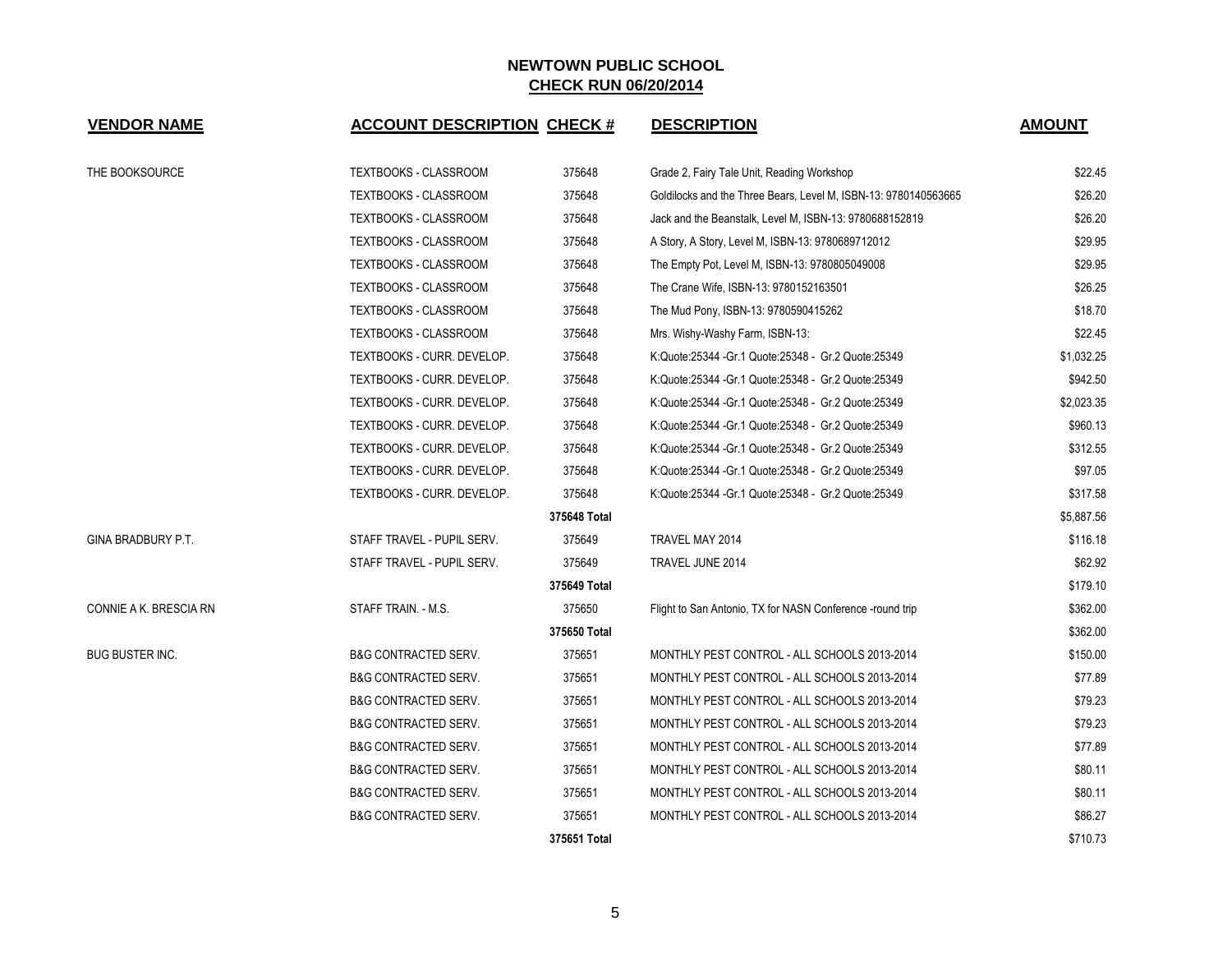| <b>VENDOR NAME</b>             | <b>ACCOUNT DESCRIPTION CHECK #</b> |              | <b>DESCRIPTION</b>                      | <b>AMOUNT</b> |
|--------------------------------|------------------------------------|--------------|-----------------------------------------|---------------|
| <b>BUILDERS HARDWARE</b>       | B. & G. REPAIRS - RIS.             | 375652       | CRASH BARS / LOCK SETS / MULLIONS       | \$13,152.00   |
|                                | B. & G. REPAIRS - RIS.             | 375652       | CRASH BARS / LOCK SETS / MULLIONS       | \$2,778.00    |
|                                |                                    | 375652 Total |                                         | \$15,930.00   |
| SABRINA BYRNE                  | STAFF TRAVEL - SPORTS              | 375653       | TRAVEL MAY & JUNE 2014                  | \$66.86       |
|                                |                                    | 375653 Total |                                         | \$66.86       |
| CAPSTONE CLASSROOM             | TEXTBOOKS - CURR. DEVELOP.         | 375654       | See Attached for Titles                 | \$104.25      |
|                                | TEXTBOOKS - CURR. DEVELOP.         | 375654       | <b>SHIPPING</b>                         | \$10.42       |
|                                |                                    | 375654 Total |                                         | \$114.67      |
| <b>CCM SERVICES LLC</b>        | ELECTRICITY - H.S.                 | 375655       | MAY & JUNE BROKERAGE FEE                | \$1,109.00    |
|                                |                                    | 375655 Total |                                         | \$1,109.00    |
| CED                            | <b>B&amp;G SUPPLIES - MAINT.</b>   | 375656       | MINI CIRCUIT / SW BOX - ELECT SUPPLIES  | \$44.50       |
|                                | <b>B&amp;G SUPPLIES - MAINT.</b>   | 375656       | MINI CIRCUIT / SW BOX - ELECT SUPPLIES  | \$70.67       |
|                                |                                    | 375656 Total |                                         | \$115.17      |
| CEREBELLUM CORPORATION         | <b>SUPPLIES - LIBRARY</b>          | 375657       | Video order *see attached*              | \$64.93       |
|                                |                                    | 375657 Total |                                         | \$64.93       |
| CERVONE'S CHEM-DRY L.L.C.      | <b>B&amp;G CONTRACTED SERV.</b>    | 375658       | UPHOLSTERY CHAIR CLEANING - ALL SCHOOLS | \$3,948.00    |
|                                |                                    | 375658 Total |                                         | \$3,948.00    |
| <b>CES</b>                     | <b>REPAIRS - SP/HEAR.</b>          | 375659       | TECH CONSULT NHS STUDENT CG             | \$592.00      |
|                                | <b>REPAIRS - SP/HEAR.</b>          | 375659       | TECH CONSULT NHS STUDENT CG             | \$929.00      |
|                                | TUITION - OUT-OF-DISTRICT          | 375659       | TUITION - OUT-OF-DISTRICT               | \$2,769.00    |
|                                |                                    | 375659 Total |                                         | \$4,290.00    |
| ANGELA CHONISKI                | <b>INSTR. SUPPLIES - ART</b>       | 375660       | <b>CLASSROOM SUPPLIES</b>               | \$45.35       |
|                                |                                    | 375660 Total |                                         | \$45.35       |
| <b>CIRMA</b>                   | LIABILITY/UMBRELLA INS.            | 375661       | 2011-12 LAP REIMB DEDUCTIBLE            | \$77.50       |
|                                |                                    | 375661 Total |                                         | \$77.50       |
| MICHAEL S. COHEN PH.D ABPP LLC | PROF. SERV. - PSYCH/MED. EVAL.     | 375662       | EVAL NHS ZK EVAL AND PPT                | \$400.00      |
|                                |                                    | 375662 Total |                                         | \$400.00      |
| CONN JUNIOR REPUBLIC INC.      | TUITION - OUT-OF-DISTRICT          | 375663       | TUITION - OUT-OF-DISTRICT               | \$14,481.81   |
|                                | TUITION - OUT-OF-DISTRICT          | 375663       | TUITION - OUT-OF-DISTRICT               | \$4,827.27    |
|                                |                                    | 375663 Total |                                         | \$19,309.08   |
| <b>NANCY CONRON</b>            | STAFF TRAVEL - STAFF DEVELOP.      | 375664       | TRAVEL ELL STUDENTS MAY - JUNE 2014     | \$157.25      |
|                                |                                    | 375664 Total |                                         | \$157.25      |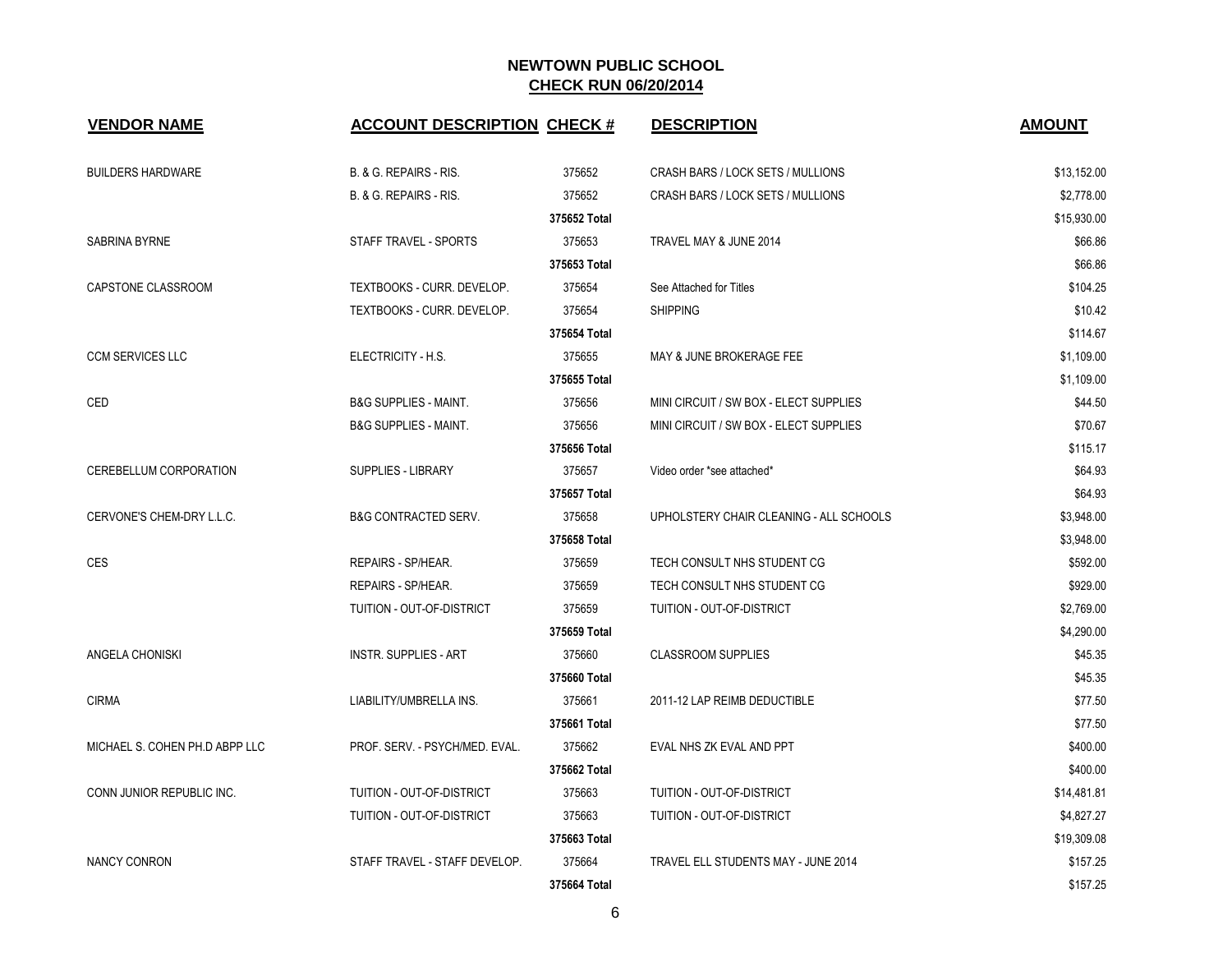| <b>VENDOR NAME</b>                | <b>ACCOUNT DESCRIPTION CHECK #</b>  |              | <b>DESCRIPTION</b>                                                   | <b>AMOUNT</b> |
|-----------------------------------|-------------------------------------|--------------|----------------------------------------------------------------------|---------------|
| COOPERATIVE EDUCATIONAL SERVICES  | CONTRACTED SERV. - B.O.E.           | 375665       | 2ND INSTALLMENT ENROLLMENT STUDY UPON COMPLETION OF SERV             | \$8,750.00    |
|                                   |                                     | 375665 Total |                                                                      | \$8,750.00    |
| SARAH COX, RN                     | MEMBERSHIPS - ELEM.                 | 375666       | NATIONAL ASSOC OF SCH NURSES                                         | \$100.00      |
|                                   |                                     | 375666 Total |                                                                      | \$100.00      |
| <b>CROWN TROPHY</b>               | PRINTING - CLASSROOM                | 375667       | For engraving of plaques for 2013, and possible replacement plaques. | \$31.00       |
|                                   |                                     | 375667 Total |                                                                      | \$31.00       |
| <b>CRYSTAL ROCK</b>               | INSTR. SUPPLIES - CLASSROOM         | 375668       | Delivery of 15 5-gallon Water Bottles, per month,                    | \$60.00       |
|                                   | INSTR. SUPPLIES - CLASSROOM         | 375668       | Nine months rental of water cooler/                                  | \$6.00        |
|                                   |                                     | 375668 Total |                                                                      | \$66.00       |
| CUTTING EDGE HOME SERVICES LLC    | <b>B&amp;G CONTRACTED SERV.</b>     | 375669       | WEEKLY MOWING - RIS (MONTH OF MAY)                                   | \$360.00      |
|                                   |                                     | 375669 Total |                                                                      | \$360.00      |
| ANNE DALTON                       | STAFF TRAIN. - H.S.                 | 375670       | Airline flight/round trip to NASN Conference in San Antonio, TX      | \$362.00      |
|                                   |                                     | 375670 Total |                                                                      | \$362.00      |
| AMY DEEB                          | INSTR. SUPPLIES - T.A.P./FLEX       | 375671       | TAP LUNCH & DRILL                                                    | \$64.24       |
|                                   |                                     | 375671 Total |                                                                      | \$64.24       |
| DELL MARKETING L.P.               | REPAIRS - INFO. TECH.               | 375672       | for Dell parts and repairs                                           | \$177.64      |
|                                   |                                     | 375672 Total |                                                                      | \$177.64      |
| <b>DIRECT ENERGY BUSINESS</b>     | ELECTRICITY - S.H.                  | 375673       | MAY - SHS PARKING LOT LIGHTS                                         | \$30.50       |
|                                   | ELECTRICITY - S.H.                  | 375673       | MAY - SHS PARKING LOT LIGHTS                                         | \$7.23        |
|                                   | ELECTRICITY - M.S.                  | 375673       | MAY - MS PARKING LOT LIGHTS                                          | \$12.69       |
|                                   | ELECTRICITY - M.S.                  | 375673       | MAY - MS PARKING LOT LIGHTS                                          | \$80.48       |
|                                   | ELECTRICITY - M.S.                  | 375673       | MAY - MS PARKING LOT LIGHTS                                          | \$7.23        |
|                                   | ELECTRICITY - M.S.                  | 375673       | MAY - MS PARKING LOT LIGHTS                                          | \$10.17       |
|                                   | ELECTRICITY - H.S.                  | 375673       | <b>MAY - HS ELECTRIC SUPPLY</b>                                      | \$33,841.76   |
|                                   | ELECTRICITY - H.S.                  | 375673       | MAY - HS IRRIGATION & SNACK SHACK                                    | \$1.32        |
|                                   |                                     | 375673 Total |                                                                      | \$33,991.38   |
| DUMOUCHEL PAPER CO.               | <b>B&amp;G SUPPLIES - CUSTODIAL</b> | 375674       | TRASH LINERS - CUST SUPPLIES                                         | \$1,316.00    |
|                                   |                                     | 375674 Total |                                                                      | \$1,316.00    |
| <b>EAST HAVEN BUILDERS SUPPLY</b> | B. & G. REPAIRS - S.H.              | 375675       | AC INSTALL - SH                                                      | \$91.20       |
|                                   |                                     | 375675 Total |                                                                      | \$91.20       |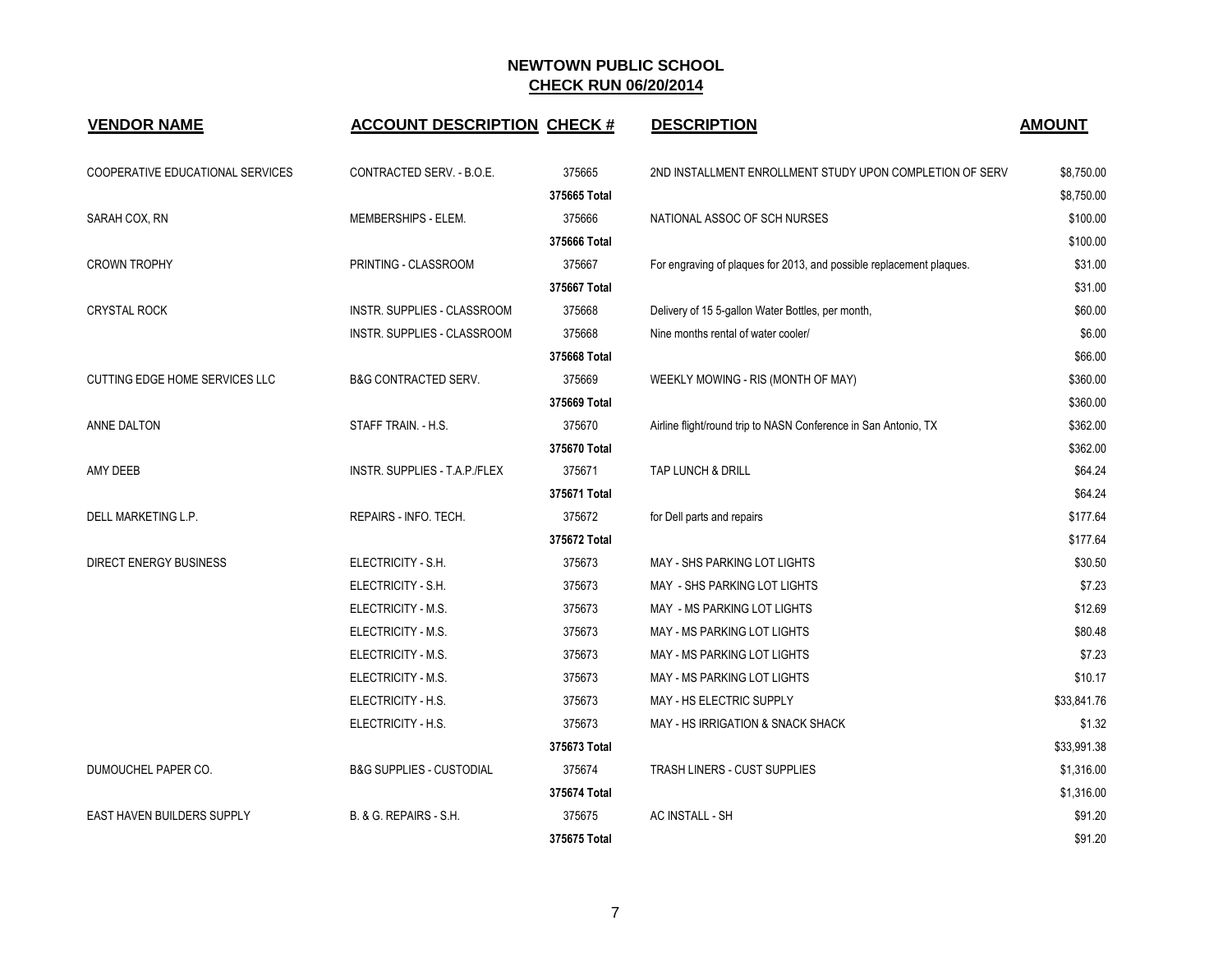| <b>VENDOR NAME</b>               | <b>ACCOUNT DESCRIPTION CHECK #</b>  |              | <b>DESCRIPTION</b>                                         | <b>AMOUNT</b> |
|----------------------------------|-------------------------------------|--------------|------------------------------------------------------------|---------------|
| EAST RIVER ENERGY INC.           | FUEL OIL - HOM.                     | 375676       | FUEL OIL 5037H                                             | \$8,226.14    |
|                                  | FUEL OIL - RIS.                     | 375676       | FUEL OIL 5037H                                             | \$12,022.82   |
|                                  | FUEL OIL - H.S.                     | 375676       | FUEL OIL 5037H                                             | \$7,848.37    |
|                                  |                                     | 375676 Total |                                                            | \$28,097.33   |
| <b>EASTERN WATER SOLUTIONS</b>   | <b>EMERGENCY REPAIRS - HOM.</b>     | 375677       | INSTALL NEW CHEMICAL CONTAINMENT SYSTEM - HOM              | \$350.00      |
|                                  | <b>EMERGENCY REPAIRS - HOM.</b>     | 375677       | INSTALL NEW CHEMICAL CONTAINMENT SYSTEM - HOM              | \$3,440.98    |
|                                  |                                     | 375677 Total |                                                            | \$3,790.98    |
| <b>KURT ECKHARDT</b>             | <b>INSTR. SUPPLIES - MUSIC</b>      | 375678       | <b>REIMB MUSIC SUPPLY</b>                                  | \$197.78      |
|                                  |                                     | 375678 Total |                                                            | \$197.78      |
| <b>EDUCATION CONNECTION</b>      | CONTRACTED SERV. - SUPER.           | 375679       | WESTERN CT SUPERINTENDENT                                  | \$490.00      |
|                                  |                                     | 375679 Total |                                                            | \$490.00      |
| DR. JOSEPH V. ERARDI JR.         | CONTRACTED SERV. - SUPER.           | 375680       | BUSINESS DINNER FOR DEPT. OF ED.                           | \$150.00      |
|                                  |                                     | 375680 Total |                                                            | \$150.00      |
| <b>EXCEL TUTORING LLC</b>        | TUTORS - HOMEBOUND                  | 375681       | IN CENTER TUTORING JUNE 14                                 | \$325.00      |
|                                  | TUTORS - HOMEBOUND                  | 375681       | HOMEBOUND TUTORING FOR STUDENTS                            | \$4,925.00    |
|                                  | TUTORS - HOMEBOUND                  | 375681       | HOMEBOUND TUTORING FOR STUDENTS                            | \$6,460.00    |
|                                  |                                     | 375681 Total |                                                            | \$11,710.00   |
| F & M ELECTRICAL SUPPLY CO, INC. | <b>EMERGENCY REPAIRS - RIS.</b>     | 375682       | ELECTRICAL REPAIR PARTS - RIS                              | \$956.15      |
|                                  |                                     | 375682 Total |                                                            | \$956.15      |
| <b>FAIR AUTO SUPPLY</b>          | <b>REPAIRS - MAINT.</b>             | 375683       | OIL CHANGE - NT58                                          | \$42.10       |
|                                  | <b>REPAIRS - MAINT.</b>             | 375683       | OIL CHANGE - NT58                                          | \$128.87      |
|                                  |                                     | 375683 Total |                                                            | \$170.97      |
| <b>JEFFREY FELL</b>              | <b>B&amp;G SUPPLIES - CUSTODIAL</b> | 375684       | SHOE'S (40879)                                             | \$77.39       |
|                                  |                                     | 375684 Total |                                                            | \$77.39       |
| <b>FISHER SCIENTIFIC</b>         | <b>INSTR. SUPPLIES - SCIENCE</b>    | 375685       | S96205PROMO SPECTRUM TUBE POWER SUPPLY PRM VENDOR          | \$249.98      |
|                                  |                                     | 375685 Total |                                                            | \$249.98      |
| FOLLETT SCHOOL SOLUTIONS INC.    | <b>TEXTBOOKS - READING</b>          | 375686       | for summer reading book choices. 4th to 5th and 5th to 6th | \$397.51      |
|                                  | <b>TEXTBOOKS - READING</b>          | 375686       | for summer reading book ch                                 | \$1,223.09    |
|                                  | <b>TEXTBOOKS - READING</b>          | 375686       | for summer reading book choices. 4th to 5th and 5th to 6th | \$736.92      |
|                                  | <b>TEXTBOOKS - READING</b>          | 375686       | for summer reading book choices. 4th to 5th and 5th to 6th | \$1,146.13    |
|                                  | <b>TEXTBOOKS - READING</b>          | 375686       | for summer reading book choices. 4th to 5th and 5th to 6th | \$1,346.50    |
|                                  |                                     | 375686 Total |                                                            | \$4,850.15    |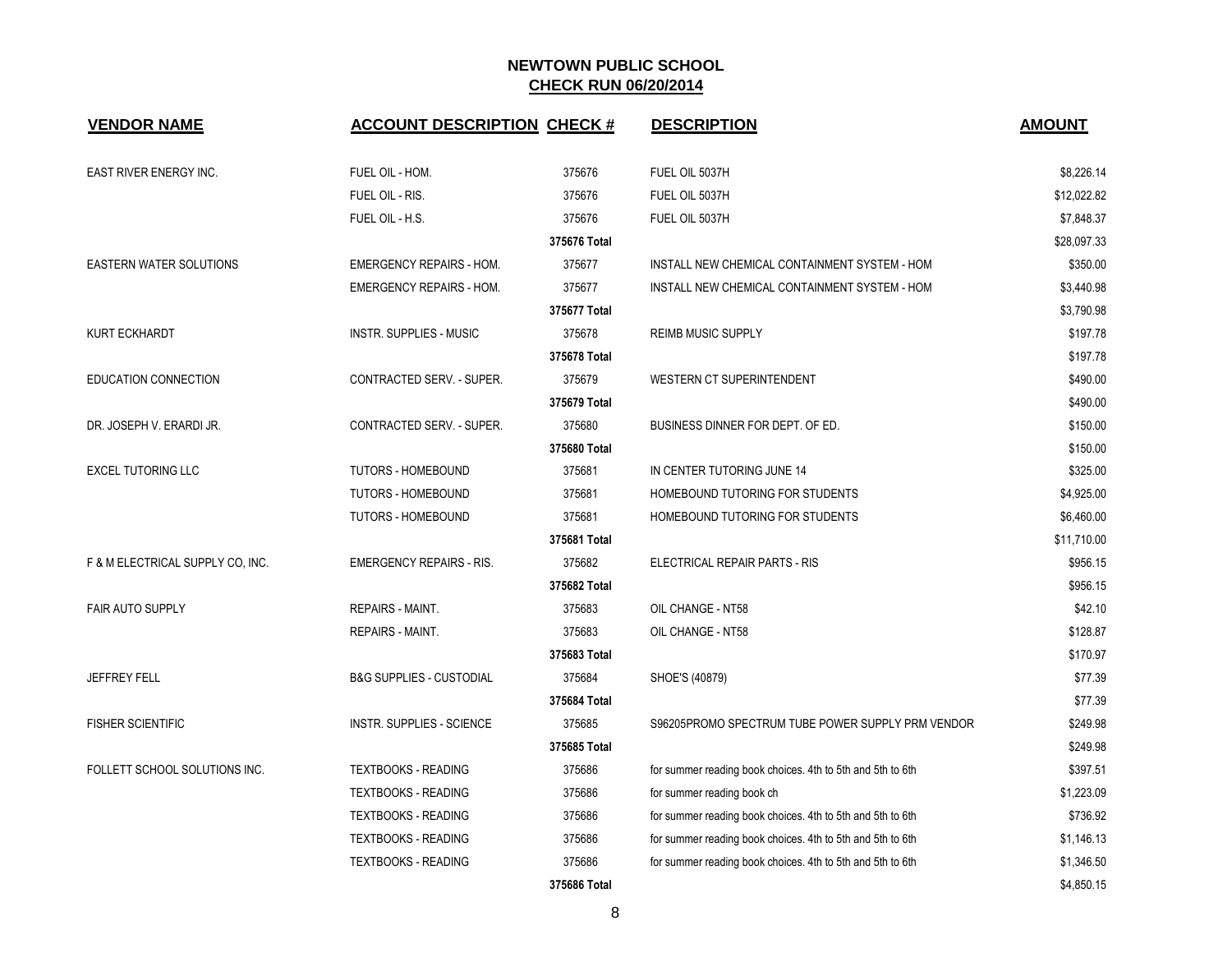| <b>VENDOR NAME</b>                          | <b>ACCOUNT DESCRIPTION CHECK #</b> |              | <b>DESCRIPTION</b>                      | <b>AMOUNT</b> |
|---------------------------------------------|------------------------------------|--------------|-----------------------------------------|---------------|
| FRANKLIN GROUP FOR PSYCHOTHERAPY LLC        | PROF. SERV. - PSYCH/MED. EVAL.     | 375687       | DR.SMALLER                              | \$3,362.50    |
|                                             |                                    | 375687 Total |                                         | \$3,362.50    |
| CORNELIA L. GALLO, M.D.                     | PROF. SERV. - PSYCH/MED. EVAL.     | 375688       | <b>EVALUATION</b>                       | \$3,400.00    |
|                                             |                                    | 375688 Total |                                         | \$3,400.00    |
| JOHN GEARTY                                 | CONTRACTED SERV. - WORLD LANG.     | 375689       | ACL MEMBERSHIP & LATIN EXAMS & CERF     | \$480.00      |
|                                             |                                    | 375689 Total |                                         | \$480.00      |
| <b>GERONNURSING &amp; RESPITE CARE INC.</b> | PROF. SERV. - HEALTH ELEM/RIS      | 375690       | LPN SERVICES - STARR PROGRAM            | \$2,419.70    |
|                                             | PROF. SERV. - HEALTH ELEM/RIS      | 375690       | LPN SERVICES - STARR PROGRAM            | \$2,419.70    |
|                                             |                                    | 375690 Total |                                         | \$4,839.40    |
| <b>MEGHAN GLYNN</b>                         | STAFF TRAVEL - PUPIL SERV.         | 375691       | TRAVEL JAN THRU JUN 2014                | \$46.31       |
|                                             |                                    | 375691 Total |                                         | \$46.31       |
| GOLDIE AND LIBRO MUSIC CENTER LLC           | <b>REPAIRS - MUSIC</b>             | 375692       | MUSIC INSTRUMENTS REPAIRS               | \$399.00      |
|                                             | <b>REPAIRS - MUSIC</b>             | 375692       | <b>MUSIC INSTRUMENTS REPAIRS</b>        | \$400.00      |
|                                             | <b>REPAIRS - MUSIC</b>             | 375692       | <b>MUSIC INSTRUMENTS REPAIRS</b>        | \$95.00       |
|                                             | <b>REPAIRS - MUSIC</b>             | 375692       | <b>INSTRUMENT REPAIRS</b>               | \$195.00      |
|                                             | <b>REPAIRS - MUSIC</b>             | 375692       | <b>INSTRUMENT REPAIRS</b>               | \$245.00      |
|                                             | <b>REPAIRS - MUSIC</b>             | 375692       | <b>INSTRUMENT REPAIRS</b>               | \$325.00      |
|                                             |                                    | 375692 Total |                                         | \$1,659.00    |
| <b>GRAINGER</b>                             | <b>B&amp;G SUPPLIES - MAINT.</b>   | 375693       | EXIT SIGNS, CORDLESS SAW KIT - SUPPLIES | \$189.84      |
|                                             | <b>B&amp;G SUPPLIES - MAINT.</b>   | 375693       | EXIT SIGNS, CORDLESS SAW KIT - SUPPLIES | \$253.60      |
|                                             | <b>B&amp;G SUPPLIES - MAINT.</b>   | 375693       | DEHUMIDIFIER - MAINT SUPPLIES           | \$436.90      |
|                                             |                                    | 375693 Total |                                         | \$880.34      |
| <b>GRAYBAR</b>                              | <b>B&amp;G SUPPLIES - MAINT.</b>   | 375694       | BALLASTS - ALL SCHOOLS (SUPPLIES)       | \$876.40      |
|                                             |                                    | 375694 Total |                                         | \$876.40      |
| STEPHANIE GREAVES                           | STAFF TRAVEL - PUPIL SERV.         | 375695       | CASELOAD                                | \$36.78       |
|                                             |                                    | 375695 Total |                                         | \$36.78       |
| HAMERAY PUBLISHING GROUP INC.               | TEXTBOOKS - CURR. DEVELOP.         | 375696       | Mrs. Wishy-Washy Birthday               | \$86.85       |
|                                             | TEXTBOOKS - CURR. DEVELOP.         | 375696       | Smarty Pants at the Circus              | \$86.85       |
|                                             | TEXTBOOKS - CURR. DEVELOP.         | 375696       | Shipping NO TAX                         | \$26.00       |
|                                             |                                    | 375696 Total |                                         | \$199.70      |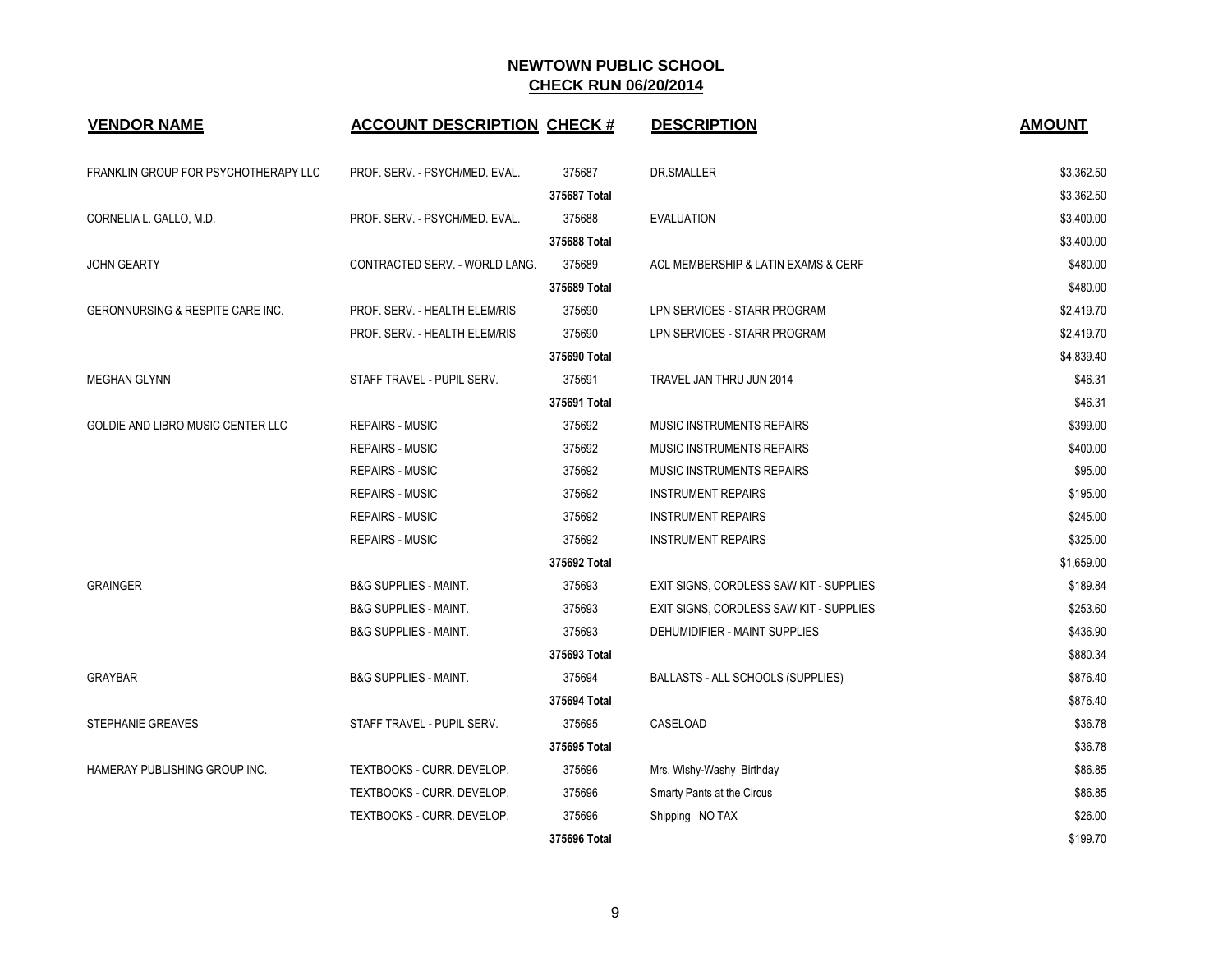| <b>VENDOR NAME</b>                     | <b>ACCOUNT DESCRIPTION CHECK #</b>  |              | <b>DESCRIPTION</b>                                                 | <b>AMOUNT</b> |
|----------------------------------------|-------------------------------------|--------------|--------------------------------------------------------------------|---------------|
| HERFF JONES INC.                       | PRINTING - ADMIN.                   | 375697       | <b>DIPLOMAS</b>                                                    | \$1,249.65    |
|                                        | PRINTING - ADMIN.                   | 375697       | <b>DIPLOMAS</b>                                                    | \$50.52       |
|                                        |                                     | 375697 Total |                                                                    | \$1,300.17    |
| HERFF JONES, INC.                      | PRINTING - ADMIN.                   | 375698       | <b>DIPLOMAS</b>                                                    | \$106.16      |
|                                        | PRINTING - ADMIN.                   | 375698       | <b>DIPLOMAS</b>                                                    | \$2,028.25    |
|                                        | PRINTING - ADMIN.                   | 375698       | <b>DIPLOMAS</b>                                                    | \$14.40       |
|                                        |                                     | 375698 Total |                                                                    | \$2,148.81    |
| <b>HESS CORPORATION</b>                | PROPANE & NATURAL GAS - RIS.        | 375699       | GASS 1218261                                                       | \$3,064.10    |
|                                        |                                     | 375699 Total |                                                                    | \$3,064.10    |
| HOMETOWN TOOL LLC                      | <b>B&amp;G SUPPLIES - CUSTODIAL</b> | 375700       | CUSTODIAN UNIFORM (2013-2014)                                      | \$100.00      |
|                                        |                                     | 375700 Total |                                                                    | \$100.00      |
| HUNTINGTON PAINT & WALLPAPER LLC       | B. & G. REPAIRS - H.                | 375701       | PAINTING MATERIALS - HAWLEY                                        | \$1,016.86    |
|                                        |                                     | 375701 Total |                                                                    | \$1,016.86    |
| HYDRO TECHNOLOGIES, INC.               | PROF. SERV. - B. & G.               | 375702       | WATER TESTING FOR BACTERIA - HOM                                   | \$49.00       |
|                                        |                                     | 375702 Total |                                                                    | \$49.00       |
| THE INSTITUTE OF PROFESSIONAL PRACTICE | PROF. SERV. - PSYCH/MED. EVAL.      | 375703       | <b>AUTISM SERVICES</b>                                             | \$8,950.00    |
|                                        | PROF. SERV. - PSYCH/MED. EVAL.      | 375703       | <b>AUTISM SERVICES</b>                                             | \$8,950.00    |
|                                        |                                     | 375703 Total |                                                                    | \$17,900.00   |
| <b>INTEGRITY PIANO SERVICE</b>         | <b>REPAIRS - MUSIC</b>              | 375704       | Spring Piano Tuning                                                | \$130.00      |
|                                        | <b>REPAIRS - MUSIC</b>              | 375704       | For Services Rendered on 4/29/2014, on Kawai UST-6#                | \$130.00      |
|                                        | <b>REPAIRS - MUSIC</b>              | 375704       | piano tunings                                                      | \$520.00      |
|                                        |                                     | 375704 Total |                                                                    | \$780.00      |
| DAVID G. JACOB                         | OFF. SUPPLIES - BUS. SERV.          | 375705       | WELLMORE BEHAVIORAL LUNCH & GIFTS                                  | \$249.43      |
|                                        |                                     | 375705 Total |                                                                    | \$249.43      |
| JENSEN MANUFACTURING COMPANY INC.      | INSTR. SUPPLIES - TECH. ED          | 375706       | Power Plant Model 55G.                                             | \$624.95      |
|                                        | INSTR. SUPPLIES - TECH. ED          | 375706       | Shipping                                                           | \$30.26       |
|                                        |                                     | 375706 Total |                                                                    | \$655.21      |
| LISA JOHNS                             | STAFF TRAVEL - INFO. TECH.          | 375707       | TRAVEL MAY 2014                                                    | \$47.21       |
|                                        |                                     | 375707 Total |                                                                    | \$47.21       |
| DON JOHNSTON INC.                      | TECH. SOFTWARE - INFO. TECH.        | 375708       | Co: Writer upgrade to Version 7 Item # P40SLUG3/ Elementary School | \$1,044.00    |
|                                        | TECH. SOFTWARE - INFO. TECH.        | 375708       | Processing fee -                                                   | \$25.00       |
|                                        |                                     | 375708 Total |                                                                    | \$1,069.00    |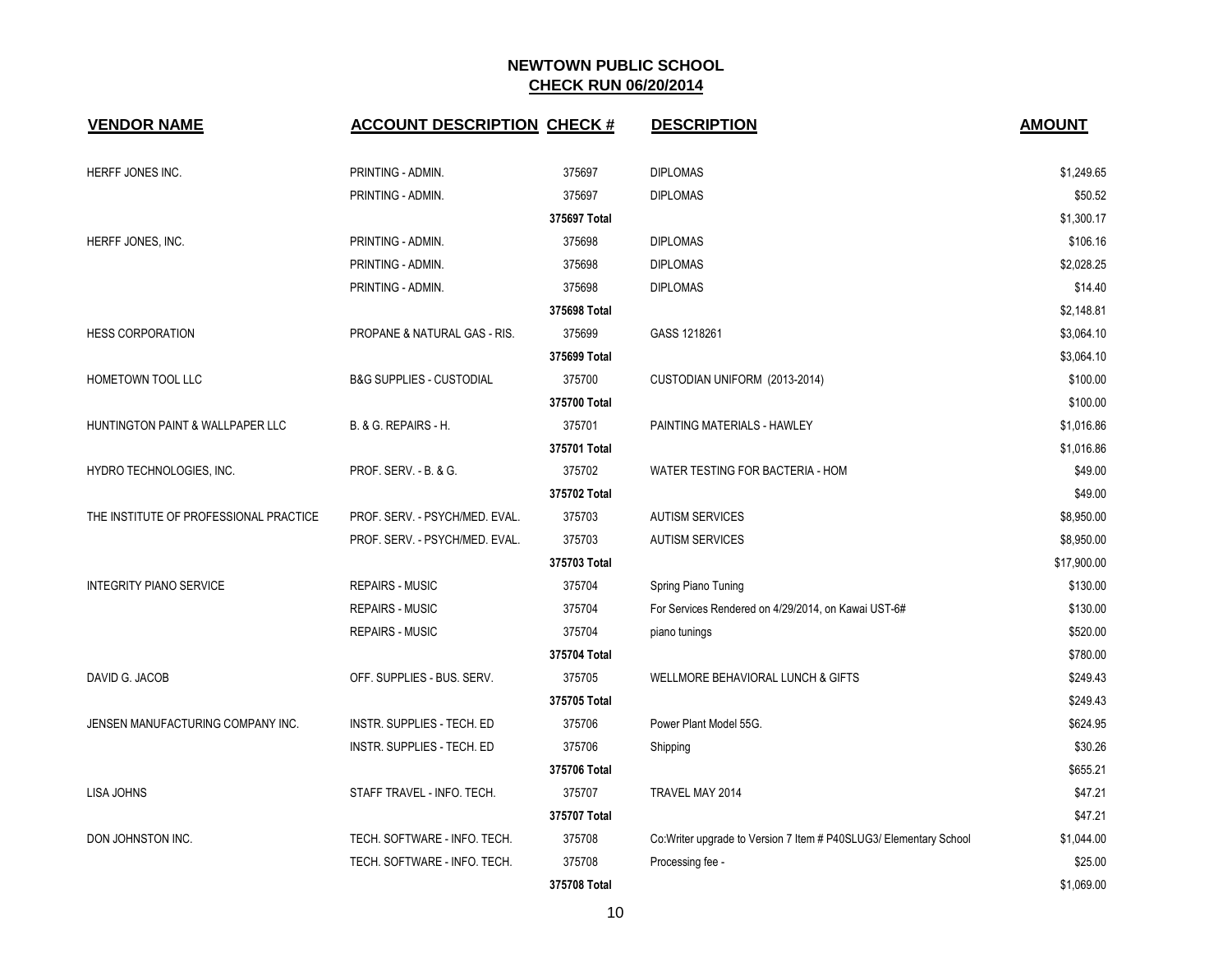| <b>VENDOR NAME</b>            | <b>ACCOUNT DESCRIPTION CHECK #</b>  |              | <b>DESCRIPTION</b>                                        | <b>AMOUNT</b> |
|-------------------------------|-------------------------------------|--------------|-----------------------------------------------------------|---------------|
| <b>MARGARER KARDOS</b>        | PROF. SERV. - PSYCH/MED. EVAL.      | 375709       | <b>EVALUATION NHS MM</b>                                  | \$2,750.00    |
|                               |                                     | 375709 Total |                                                           | \$2,750.00    |
| <b>SUSAN ANTHONY KLEIN</b>    | CONTRACTED SERV. - MUSIC            | 375710       | For piano accompanist for spring rehearsals and concerts. | \$800.00      |
|                               |                                     | 375710 Total |                                                           | \$800.00      |
| KLINGBERG FAMILY CENTERS INC. | TUITION - OUT-OF-DISTRICT           | 375711       | TUITION - OUT-OF-DISTRICT                                 | \$15,136.80   |
|                               | TUITION - OUT-OF-DISTRICT           | 375711       | TUITION - OUT-OF-DISTRICT                                 | \$11,532.80   |
|                               |                                     | 375711 Total |                                                           | \$26,669.60   |
| H. KREVIT & COMPANY, INC.     | <b>B&amp;G SUPPLIES - CUSTODIAL</b> | 375712       | CHLORINE - NHS POOL                                       | $(\$270.00)$  |
|                               | <b>B&amp;G SUPPLIES - CUSTODIAL</b> | 375712       | CHLORINE - NHS POOL                                       | \$882.83      |
|                               |                                     | 375712 Total |                                                           | \$612.83      |
|                               | PROF. SERV. - PSYCH/MED. EVAL.      | 375713       | REIMB 2012/13 PPT                                         | \$2,650.00    |
|                               |                                     | 375713 Total |                                                           | \$2,650.00    |
| LEAHY'S FUELS INC.            | PROPANE & NATURAL GAS - M.G.        | 375714       | PROPANE 56117G                                            | \$211.93      |
|                               | PROPANE & NATURAL GAS - H.S.        | 375714       | NHS PROPANE - MAY & JUNE                                  | \$805.90      |
|                               |                                     | 375714 Total |                                                           | \$1,017.83    |
| <b>NOEL MACFADYEN</b>         | STAFF TRAVEL - PUPIL SERV.          | 375715       | TRAVEL OUT OF DISTRICT OBSERVATIONS                       | \$70.56       |
|                               |                                     | 375715 Total |                                                           | \$70.56       |
| <b>MARTIN MAGAZZI</b>         | <b>B&amp;G SUPPLIES - CUSTODIAL</b> | 375716       | SHOE'S (40879)                                            | \$94.98       |
|                               |                                     | 375716 Total |                                                           | \$94.98       |
| MAGNAKLEEN SERVICES LLC       | <b>B&amp;G SUPPLIES - CUSTODIAL</b> | 375717       | MOP / RUG SERVICE (ALL SCHOOLS) - 2013-2014               | \$45.45       |
|                               | <b>B&amp;G SUPPLIES - CUSTODIAL</b> | 375717       | MOP / RUG SERVICE (ALL SCHOOLS) - 2013-2014               | \$60.65       |
|                               | <b>B&amp;G SUPPLIES - CUSTODIAL</b> | 375717       | MOP / RUG SERVICE (ALL SCHOOLS) - 2013-2014               | \$21.50       |
|                               | <b>B&amp;G SUPPLIES - CUSTODIAL</b> | 375717       | MOP / RUG SERVICE (ALL SCHOOLS) - 2013-2014               | \$30.65       |
|                               | <b>B&amp;G SUPPLIES - CUSTODIAL</b> | 375717       | MOP / RUG SERVICE (ALL SCHOOLS) - 2013-2014               | \$28.25       |
|                               | <b>B&amp;G SUPPLIES - CUSTODIAL</b> | 375717       | MOP / RUG SERVICE (ALL SCHOOLS) - 2013-2014               | \$106.20      |
|                               | <b>B&amp;G SUPPLIES - CUSTODIAL</b> | 375717       | MOP / RUG SERVICE (ALL SCHOOLS) - 2013-2014               | \$33.80       |
|                               | <b>B&amp;G SUPPLIES - CUSTODIAL</b> | 375717       | MOP / RUG SERVICE (ALL SCHOOLS) - 2013-2014               | \$45.45       |
|                               | <b>B&amp;G SUPPLIES - CUSTODIAL</b> | 375717       | MOP / RUG SERVICE (ALL SCHOOLS) - 2013-2014               | \$60.65       |
|                               | <b>B&amp;G SUPPLIES - CUSTODIAL</b> | 375717       | MOP / RUG SERVICE (ALL SCHOOLS) - 2013-2014               | \$21.50       |
|                               | <b>B&amp;G SUPPLIES - CUSTODIAL</b> | 375717       | MOP / RUG SERVICE (ALL SCHOOLS) - 2013-2014               | \$30.65       |
|                               | <b>B&amp;G SUPPLIES - CUSTODIAL</b> | 375717       | MOP / RUG SERVICE (ALL SCHOOLS) - 2013-2014               | \$28.25       |
|                               | <b>B&amp;G SUPPLIES - CUSTODIAL</b> | 375717       | MOP / RUG SERVICE (ALL SCHOOLS) - 2013-2014               | \$106.20      |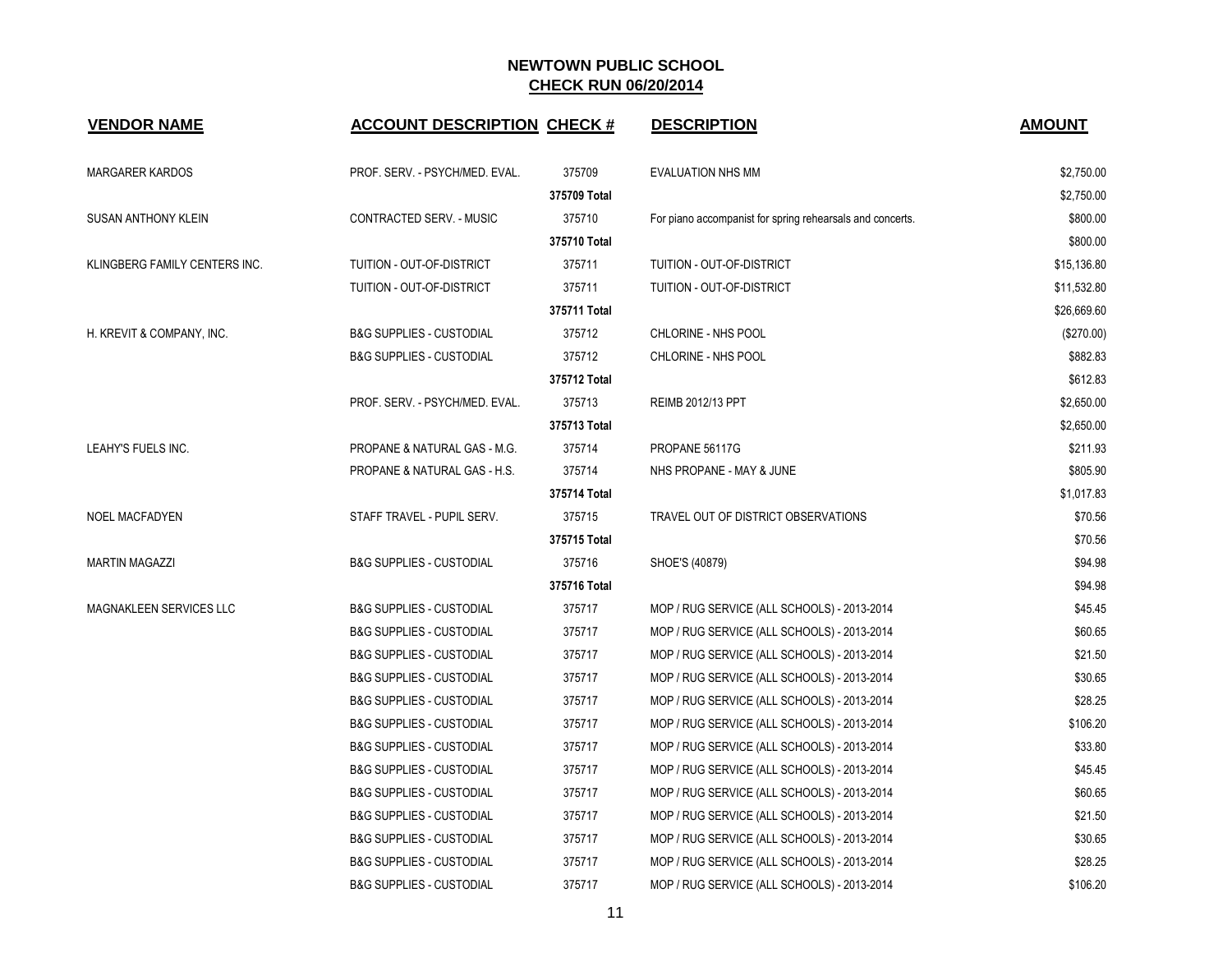| <b>VENDOR NAME</b>                            | <b>ACCOUNT DESCRIPTION CHECK #</b>  |              | <b>DESCRIPTION</b>                               | <b>AMOUNT</b> |
|-----------------------------------------------|-------------------------------------|--------------|--------------------------------------------------|---------------|
| <b>MAGNAKLEEN SERVICES LLC</b>                | <b>B&amp;G SUPPLIES - CUSTODIAL</b> | 375717       | MOP / RUG SERVICE (ALL SCHOOLS) - 2013-2014      | \$33.80       |
|                                               | <b>B&amp;G SUPPLIES - CUSTODIAL</b> | 375717       | MOP / RUG SERVICE (ALL SCHOOLS) - 2013-2014      | \$45.45       |
|                                               | <b>B&amp;G SUPPLIES - CUSTODIAL</b> | 375717       | MOP / RUG SERVICE (ALL SCHOOLS) - 2013-2014      | \$60.65       |
|                                               | <b>B&amp;G SUPPLIES - CUSTODIAL</b> | 375717       | MOP / RUG SERVICE (ALL SCHOOLS) - 2013-2014      | \$21.50       |
|                                               | <b>B&amp;G SUPPLIES - CUSTODIAL</b> | 375717       | MOP / RUG SERVICE (ALL SCHOOLS) - 2013-2014      | \$30.65       |
|                                               | <b>B&amp;G SUPPLIES - CUSTODIAL</b> | 375717       | MOP / RUG SERVICE (ALL SCHOOLS) - 2013-2014      | \$28.25       |
|                                               | <b>B&amp;G SUPPLIES - CUSTODIAL</b> | 375717       | MOP / RUG SERVICE (ALL SCHOOLS) - 2013-2014      | \$166.50      |
|                                               | <b>B&amp;G SUPPLIES - CUSTODIAL</b> | 375717       | MOP / RUG SERVICE (ALL SCHOOLS) - 2013-2014      | \$48.50       |
|                                               | <b>B&amp;G SUPPLIES - CUSTODIAL</b> | 375717       | MOP / RUG SERVICE (ALL SCHOOLS) - 2013-2014      | \$19.50       |
|                                               | <b>B&amp;G SUPPLIES - CUSTODIAL</b> | 375717       | MOP / RUG SERVICE (ALL SCHOOLS) - 2013-2014      | \$18.00       |
|                                               | <b>B&amp;G SUPPLIES - CUSTODIAL</b> | 375717       | MOP / RUG SERVICE (ALL SCHOOLS) - 2013-2014      | \$144.00      |
|                                               | <b>B&amp;G SUPPLIES - CUSTODIAL</b> | 375717       | MOP / RUG SERVICE (ALL SCHOOLS) - 2013-2014      | \$130.00      |
|                                               | <b>B&amp;G SUPPLIES - CUSTODIAL</b> | 375717       | MOP / RUG SERVICE (ALL SCHOOLS) - 2013-2014      | \$19.50       |
|                                               | <b>B&amp;G SUPPLIES - CUSTODIAL</b> | 375717       | MOP / RUG SERVICE (ALL SCHOOLS) - 2013-2014      | \$18.00       |
|                                               | <b>B&amp;G SUPPLIES - CUSTODIAL</b> | 375717       | MOP / RUG SERVICE (ALL SCHOOLS) - 2013-2014      | \$166.50      |
|                                               | <b>B&amp;G SUPPLIES - CUSTODIAL</b> | 375717       | MOP / RUG SERVICE (ALL SCHOOLS) - 2013-2014      | \$48.50       |
|                                               | <b>B&amp;G SUPPLIES - CUSTODIAL</b> | 375717       | MOP / RUG SERVICE (ALL SCHOOLS) - 2013-2014      | \$19.50       |
|                                               |                                     | 375717 Total |                                                  | \$1,638.00    |
| ANN MAJURE PH. D.                             | PROF. SERV. - PSYCH/MED. EVAL.      | 375718       | MAPS EVAL FOR 2 NHS STUDENTS                     | \$2,160.00    |
|                                               |                                     | 375718 Total |                                                  | \$2,160.00    |
| <b>MANKA CONSTRUCTION &amp; REMOLDING LLC</b> | B. & G. REPAIRS - S.H.              | 375719       | INSTALL AC UNIT IN TEACHERS LOUNGE WINDOW - SH   | \$180.00      |
|                                               | <b>EMERGENCY REPAIRS - RIS.</b>     | 375719       | BATHROOM WALL REPAIR - RIS                       | \$480.00      |
|                                               | <b>EMERGENCY REPAIRS - M.S.</b>     | 375719       | FENCE / BROKEN CURBING REPAIR - NMS              | \$90.00       |
|                                               | <b>EMERGENCY REPAIRS - H.S.</b>     | 375719       | DIG FOOTINGS FOR NURTURY OUTDOOR PLAY AREA - NHS | \$850.00      |
|                                               | B. & G. REPAIRS - HOM.              | 375719       | CABINET SHELVES FOR LIBRARY - HOM                | \$1,247.00    |
|                                               |                                     | 375719 Total |                                                  | \$2,847.00    |
| W.B. MASON., INC.                             | OFF. SUPPLIES - BUS. SERV.          | 375720       | <b>SUPPLIES 2013/14</b>                          | \$45.96       |
|                                               | OFF. SUPPLIES - BUS. SERV.          | 375720       | <b>SUPPLIES 2013/14</b>                          | \$34.47       |
|                                               | OFF. SUPPLIES - BUS. SERV.          | 375720       | <b>SUPPLIES 2013/14</b>                          | (\$30.00)     |
|                                               | OFF. SUPPLIES - BUS. SERV.          | 375720       | <b>SUPPLIES 2013/14</b>                          | (\$18.00)     |
|                                               | OFF. SUPPLIES - BUS. SERV.          | 375720       | <b>SUPPLIES 2013/14</b>                          | \$161.80      |
|                                               | OFF. SUPPLIES - BUS. SERV.          | 375720       | <b>SUPPLIES 2013/14</b>                          | \$57.45       |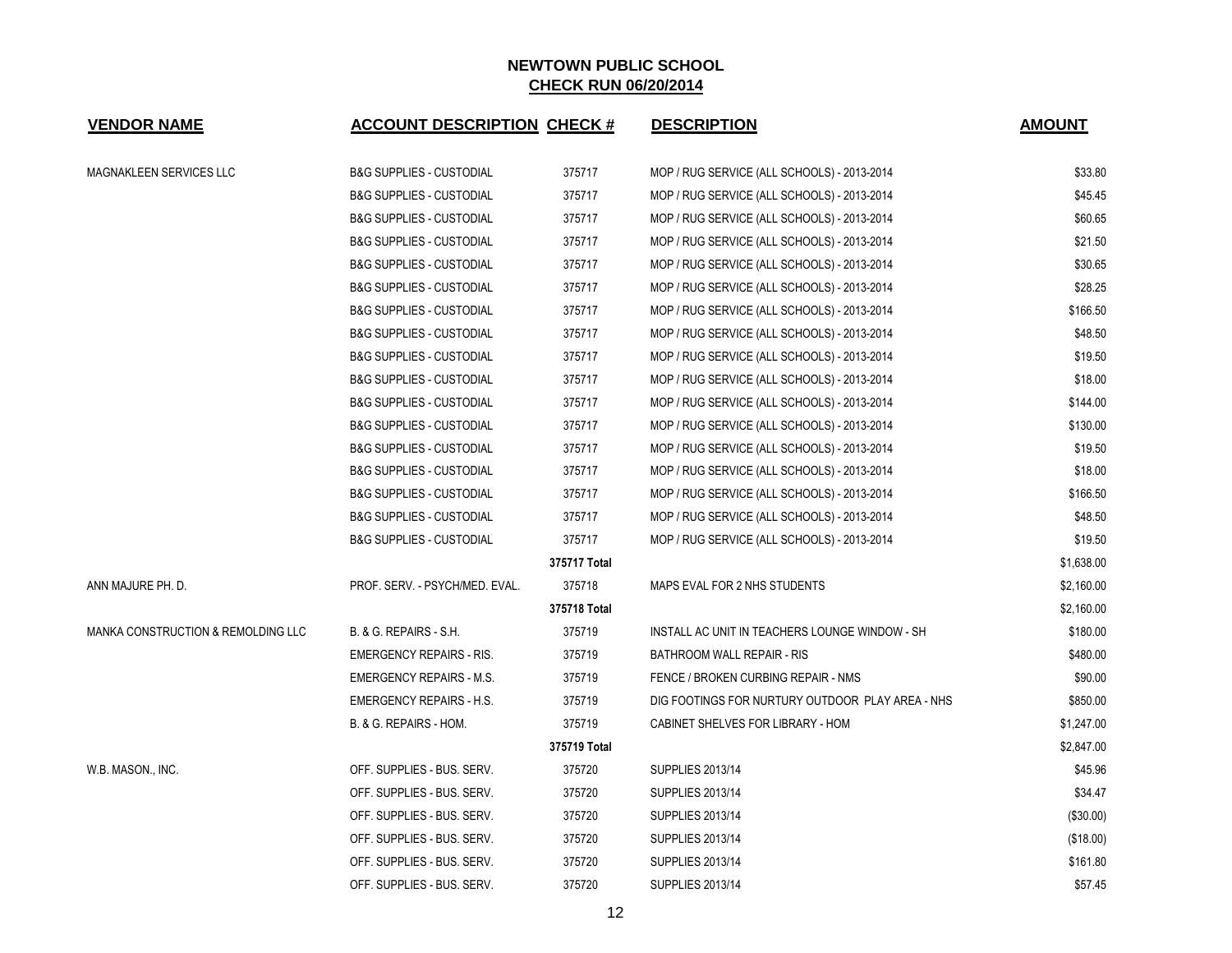| <b>VENDOR NAME</b>         | <b>ACCOUNT DESCRIPTION CHECK #</b> |              | <b>DESCRIPTION</b>                                                       | <b>AMOUNT</b> |  |
|----------------------------|------------------------------------|--------------|--------------------------------------------------------------------------|---------------|--|
|                            | <b>INSTR. SUPPLIES - SCIENCE</b>   | 375720       | QTR. VTA 408B VINYL TACK BULLETIN BOARD 96 X 48 WEDGEWOOD BLU            | \$189.95      |  |
|                            | INSTR. SUPPLIES - CLASSROOM        | 375720       | Hammer mill Copy Plus 81/2 x 11 free shipping                            | \$3,799.00    |  |
|                            | INSTR. SUPPLIES - CLASSROOM        | 375720       | Puffs White Facial Tissues-PAG-87611CT                                   | \$314.95      |  |
|                            | <b>INSTR. SUPPLIES - CLASSROOM</b> | 375720       | Puffs White Facial Tissues-PAG-87611CT                                   | \$629.90      |  |
|                            | <b>INSTR. SUPPLIES - GUIDANCE</b>  | 375720       | UNV-11641 - Universal 131/2 inch Round Wall Clock                        | \$26.99       |  |
|                            | <b>INSTR. SUPPLIES - GUIDANCE</b>  | 375720       | SGH-015101 - Digital Index White Card Stock - 90 lb.                     | \$24.36       |  |
|                            | <b>INSTR. SUPPLIES - GUIDANCE</b>  | 375720       | ESS-30 Oxford White Plain Index Cards, 3 x 5                             | \$13.90       |  |
|                            | <b>INSTR. SUPPLIES - GUIDANCE</b>  | 375720       | UNV-59022 - Universal Clear Plastic Ruler                                | \$76.00       |  |
|                            | <b>INSTR. SUPPLIES - GUIDANCE</b>  | 375720       | MMM-6008-18 Scotch Permanent Glue Stick - 18/box - Clear                 | \$14.40       |  |
|                            | INSTR. SUPPLIES - GUIDANCE         | 375720       | BICGSM609BK - Bic Ballpoint Pen - Black                                  | \$3.92        |  |
|                            | <b>INSTR. SUPPLIES - GUIDANCE</b>  | 375720       | BICGSM609BE - Bic Ballpoint Pen - B                                      | \$5.55        |  |
|                            | INSTR. SUPPLIES - GUIDANCE         | 375720       | AVE8127 - Avery Shipping Labels - NO SHIPPING                            | \$42.87       |  |
|                            |                                    | 375720 Total |                                                                          | \$5,393.47    |  |
| <b>MENDTRONIX</b>          | REPAIRS - INFO. TECH.              | 375721       | Labor                                                                    | \$240.00      |  |
|                            | REPAIRS - INFO. TECH.              | 375721       | Ballast Unit 2 2140015                                                   | \$129.00      |  |
|                            | REPAIRS - INFO. TECH.              | 375721       | Ballast Unit 2 2140015                                                   | \$7.50        |  |
| <b>MENDTRONIX</b>          | REPAIRS - INFO. TECH.              | 375721       | Shipping                                                                 | \$29.00       |  |
|                            |                                    | 375721 Total |                                                                          | \$405.50      |  |
| WILLIAM B. MEYER INC.      | CONTRACTED SERV. - BUS. SERV.      | 375722       | <b>COMMERCIAL MOVER</b>                                                  | \$1,160.00    |  |
|                            |                                    | 375722 Total |                                                                          | \$1,160.00    |  |
| ROSEMARIE MIKASAUSKAS      | CONTRACTED SERV. - WORLD LANG.     | 375723       | PRIZES FOR AWARD NIGHT                                                   | \$111.52      |  |
|                            |                                    | 375723 Total |                                                                          | \$111.52      |  |
| MOORE MEDICAL LLC          | MEDICAL SUPPLIES - NONPUBLIC       | 375724       | 66249-stethoscope-color magenta no shipping cost- add to PO order #44500 | \$10.69       |  |
|                            |                                    | 375724 Total |                                                                          | \$10.69       |  |
| E. A. MORSE & CO. INC.     | <b>REPAIRS - CUSTODIAL</b>         | 375725       | CUSTODIAL MACHINE REPAIR - RIDER SCRUBBER                                | \$1,342.00    |  |
|                            |                                    | 375725 Total |                                                                          | \$1,342.00    |  |
| MUSIC & ARTS CENTER, INC.  | <b>REPAIRS - MUSIC</b>             | 375726       | For instrument repair throughout the school year. No shipping charges.   | \$65.00       |  |
|                            | <b>REPAIRS - MUSIC</b>             | 375726       | For instrument repair throughout the school year. No shipping charges.   | \$145.00      |  |
|                            | <b>REPAIRS - MUSIC</b>             | 375726       | For instrument repair throughout the school year. No shipping charges.   | \$135.00      |  |
|                            |                                    | 375726 Total |                                                                          | \$345.00      |  |
| <b>MY PLACE RESTAURANT</b> | OFF. SUPPLIES - BUS. SERV.         | 375727       | TOWN HALL LUNCH 06/20/14                                                 | \$510.00      |  |
|                            |                                    | 375727 Total |                                                                          | \$510.00      |  |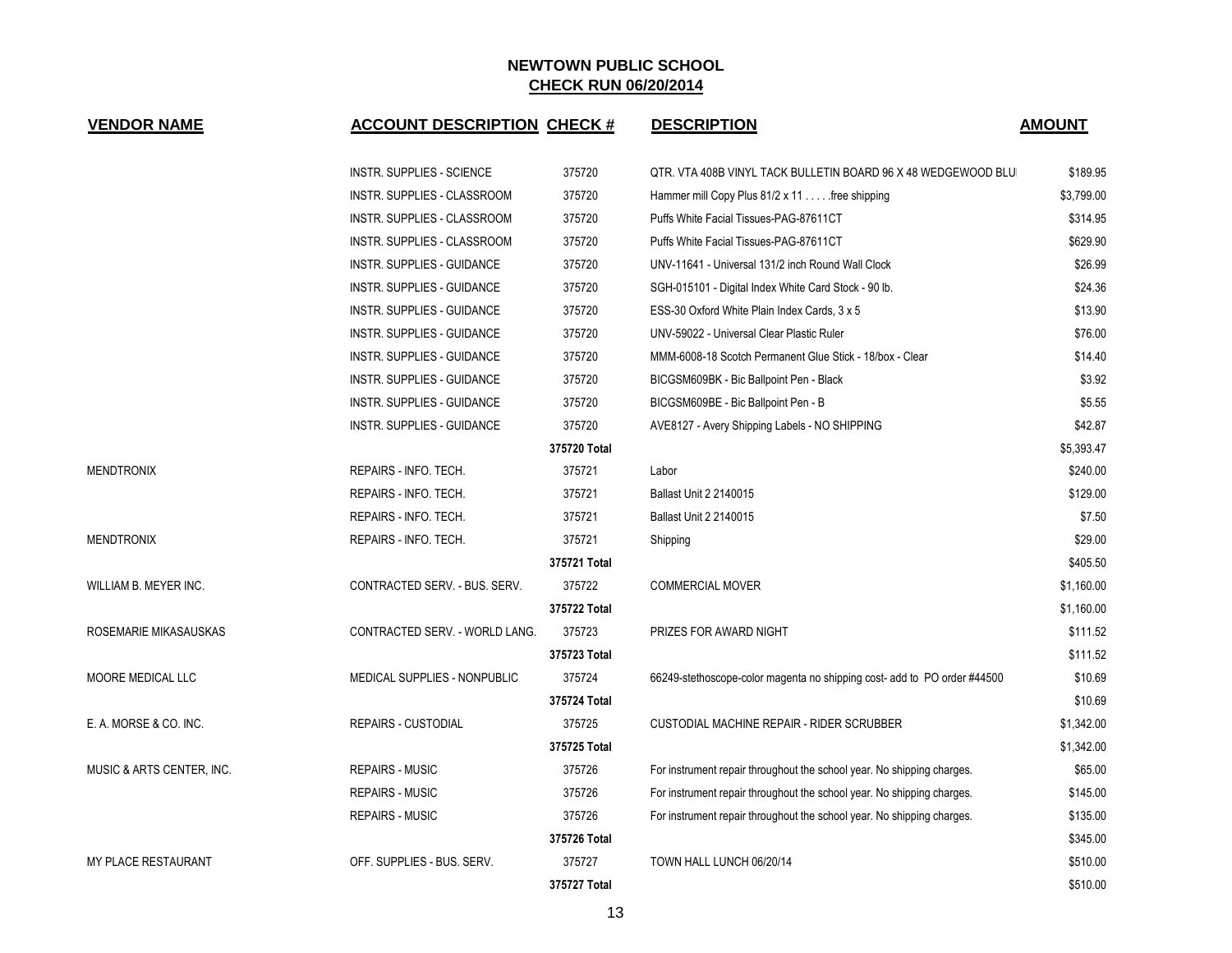| <b>VENDOR NAME</b>                    | <b>ACCOUNT DESCRIPTION CHECK #</b> |              | <b>DESCRIPTION</b>                                            | <b>AMOUNT</b> |
|---------------------------------------|------------------------------------|--------------|---------------------------------------------------------------|---------------|
| NAFI CONNECTICUT INC.                 | TUITION - OUT-OF-DISTRICT          | 375728       | COURT PLACED STUDENT RESIDENTIAL PROGRAM                      | \$7,568.61    |
|                                       |                                    | 375728 Total |                                                               | \$7,568.61    |
| LISA NARAYANAN                        | <b>INSTR. SUPPLIES - SCIENCE</b>   | 375729       | <b>BATTERIES</b>                                              | \$20.00       |
|                                       |                                    | 375729 Total |                                                               | \$20.00       |
| NATIONAL ASSOC. OF SCHOOL NURSES INC. | STAFF TRAVEL - ELEM.               | 375730       | Pre-Conference for NASA-Anne Dalton                           | \$195.00      |
|                                       | STAFF TRAIN. - M.S.                | 375730       | Pre-Conference for NASA- Connie Brescia                       | \$195.00      |
|                                       | MEMBERSHIPS - M.S.                 | 375730       | Pre-Conference for NASN-Bonnie Nezvesky                       | \$195.00      |
|                                       |                                    | 375730 Total |                                                               | \$585.00      |
| NEW ENGLAND CTR FOR CHILDREN          | TUITION - OUT-OF-DISTRICT          | 375731       | TUITION - OUT-OF-DISTRICT                                     | \$14,804.99   |
|                                       |                                    | 375731 Total |                                                               | \$14,804.99   |
| NEWBRIDGE EDUCATIONAL PUBLISHING      | TEXTBOOKS - CURR. DEVELOP.         | 375732       | Misc Titles for Gr. K & 2 SEE ATTACHED                        | \$216.50      |
|                                       | TEXTBOOKS - CURR. DEVELOP.         | 375732       | <b>SHIPPING</b>                                               | \$21.65       |
|                                       |                                    | 375732 Total |                                                               | \$238.15      |
| <b>NEWTOWN CULINARY</b>               | OFF. SUPPLIES - ADMIN.             | 375733       | <b>GRADUATION REHEARSAL SENIOR LUNCHEON</b>                   | \$380.00      |
|                                       | OFF. SUPPLIES - ADMIN.             | 375733       | <b>GRADUATION REHEARSAL SENIOR LUNCHEON</b>                   | \$75.00       |
|                                       | INSTR. SUPPLIES - WORLD LANG.      | 375733       | FOREIGN LANGUAGE DEPT. FOR STUDENTS, ARGENTINA DAY BUFFET.    | \$1,757.50    |
|                                       | INSTR. SUPPLIES - SOC. STUDIES     | 375733       | FOR INVOICE DATED MAY 30, 2014 BILL TO: CONVERSATIONS ON RACE | \$292.50      |
|                                       |                                    | 375733 Total |                                                               | \$2,505.00    |
| NEWTOWN FLORIST OF CT, LLC            | CONTRACTED SERV. - WORLD LANG.     | 375734       | NEWTOWN FLORIST-FLOWERS FOR WORLD LANG. HONOR SOCIETY         | \$205.99      |
|                                       |                                    | 375734 Total |                                                               | \$205.99      |
| <b>NEWTOWN GREENERY</b>               | <b>INSTR. SUPPLIES - GUIDANCE</b>  | 375735       | Administrative Assistant s Day Hanging Baskets - NO SHIPPING  | \$60.00       |
|                                       |                                    | 375735 Total |                                                               | \$60.00       |
| NEWTOWN HARDWARE                      | <b>B&amp;G SUPPLIES - MAINT.</b>   | 375736       | MAINTENANCE SUPPLIES - 2013-2014                              | \$6.64        |
|                                       | <b>B&amp;G SUPPLIES - MAINT.</b>   | 375736       | MAINTENANCE SUPPLIES - 2013-2014                              | \$94.94       |
|                                       | <b>B&amp;G SUPPLIES - MAINT.</b>   | 375736       | MAINTENANCE SUPPLIES - 2013-2014                              | \$52.25       |
|                                       | <b>B&amp;G SUPPLIES - MAINT.</b>   | 375736       | MAINTENANCE SUPPLIES - 2013-2014                              | \$6.29        |
|                                       | <b>B&amp;G SUPPLIES - MAINT.</b>   | 375736       | MAINTENANCE SUPPLIES - 2013-2014                              | \$16.00       |
|                                       | <b>B&amp;G SUPPLIES - MAINT.</b>   | 375736       | MAINTENANCE SUPPLIES - 2013-2014                              | \$36.44       |
|                                       | <b>B&amp;G SUPPLIES - MAINT.</b>   | 375736       | MAINTENANCE SUPPLIES - 2013-2014                              | \$4.49        |
|                                       | <b>B&amp;G SUPPLIES - MAINT.</b>   | 375736       | MAINTENANCE SUPPLIES - 2013-2014                              | \$14.36       |
|                                       |                                    | 375736 Total |                                                               | \$231.41      |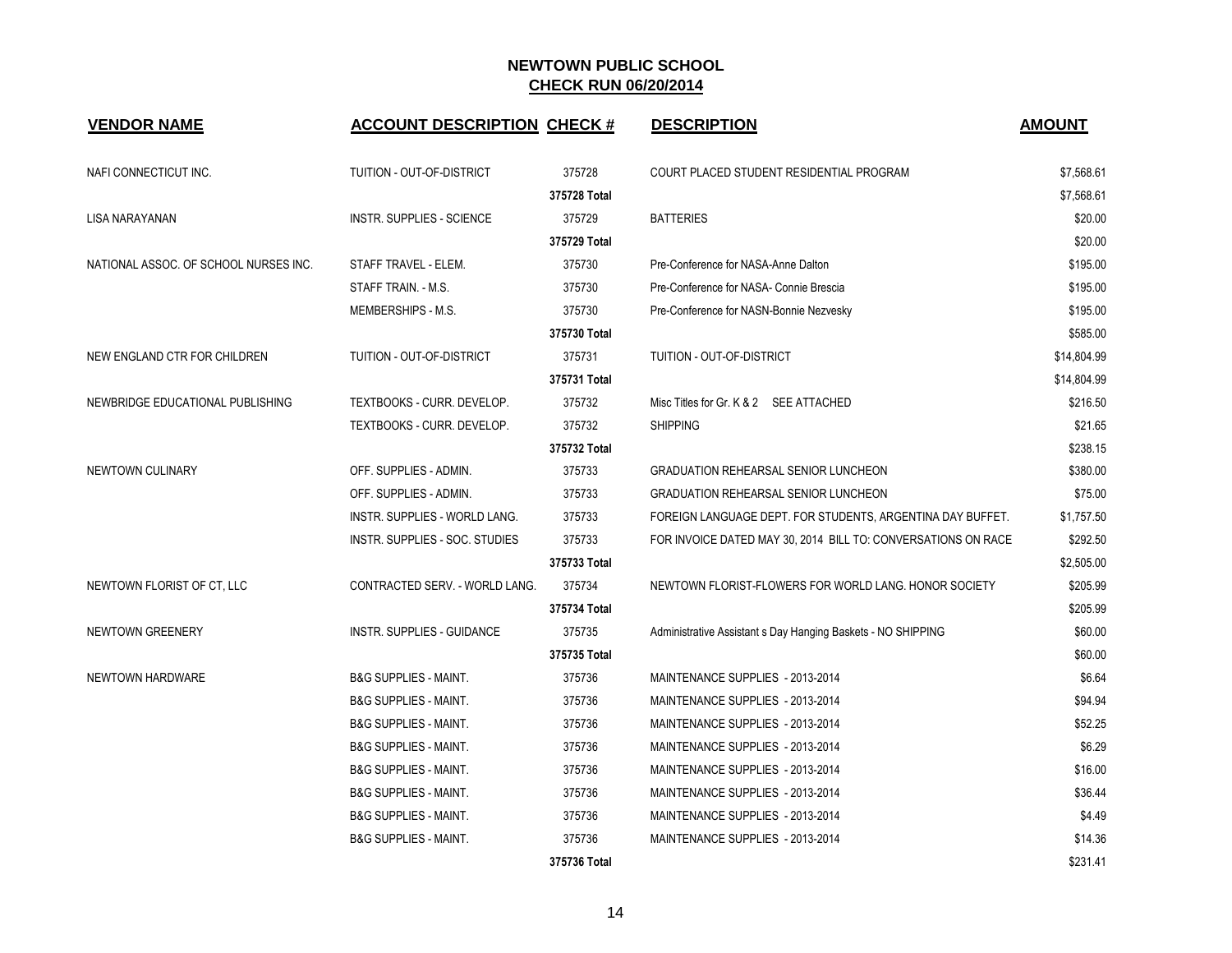| <b>VENDOR NAME</b>             | <b>ACCOUNT DESCRIPTION CHECK #</b>  |              | <b>DESCRIPTION</b>                                         | <b>AMOUNT</b> |
|--------------------------------|-------------------------------------|--------------|------------------------------------------------------------|---------------|
| NEWTOWN MIDDLE SCHOOL          | CONTRACTED SERV. - SPORTS           | 375737       | For payment of game officials throughout the season.       | \$763.00      |
|                                | CONTRACTED SERV. - SPORTS           | 375737       | For umpires, and end of season awards/engraving.           | \$181.09      |
|                                |                                     | 375737 Total |                                                            | \$944.09      |
| <b>BONNIE NEZVESKY</b>         | STAFF TRAIN. - M.S.                 | 375738       | Flight to San Antonio, TX for NASA Conference              | \$362.00      |
|                                |                                     | 375738 Total |                                                            | \$362.00      |
| <b>MARIA NOGUEIRA</b>          | <b>B&amp;G SUPPLIES - CUSTODIAL</b> | 375739       | SHOE'S (40879)                                             | \$85.34       |
|                                |                                     | 375739 Total |                                                            | \$85.34       |
| NYA SPORTS & FITNESS CENTER    | PROF. SERV. - TRANSITIONAL          | 375740       | MEMBERSHIP DUE NHS TRANSITION STUDENT                      | \$120.00      |
|                                |                                     | 375740 Total |                                                            | \$120.00      |
| OLD OAK RESTAURANT BAR & GRILL | CONTRACTED SERV. - WORLD LANG.      | 375741       | OLD OAK RESTAURANT LUNCHEON FOR STUDENTS                   | \$530.00      |
|                                |                                     | 375741 Total |                                                            | \$530.00      |
| ON-SITE SHREDDING              | STAFF TRAVEL - CLASSROOM            | 375742       | One Tall Console                                           | \$26.59       |
|                                |                                     | 375742 Total |                                                            | \$26.59       |
| OTIS ELEVATOR COMPANY          | <b>B&amp;G CONTRACTED SERV.</b>     | 375743       | ELEVATOR SVC CONTRACT - HAWL / RIS 2013-2014               | \$259.33      |
|                                |                                     | 375743 Total |                                                            | \$259.33      |
| PAINTER'S SUPPLY 2 - DANBURY   | <b>B&amp;G SUPPLIES - MAINT.</b>    | 375744       | SWIMMING POOL PAINT - MAINT SUPPLIES                       | \$149.97      |
|                                | <b>B&amp;G SUPPLIES - MAINT.</b>    | 375744       | SWIMMING POOL PAINT - MAINT SUPPLIES                       | \$38.54       |
|                                |                                     | 375744 Total |                                                            | \$188.51      |
| PALOS SPORTS INC.              | INSTR. SUPPLIES - P.E.              | 375745       | Instructional supplies - see attached - Quote # 173026-00  | \$17.93       |
|                                |                                     | 375745 Total |                                                            | \$17.93       |
| T.R. PAUL INC.                 | PENSION PLAN                        | 375746       | PENSION PLAN                                               | \$160.00      |
|                                | PENSION PLAN                        | 375746       | PENSION PLAN                                               | \$90.00       |
|                                |                                     | 375746 Total |                                                            | \$250.00      |
| PC & MAC EXCHANGE              | REPAIRS - INFO. TECH.               | 375747       | Keyboard for the Dell Latitude 2110 - part # 1019746 U041P | \$52.00       |
|                                | REPAIRS - INFO. TECH.               | 375747       | ShippingQuotation 117423                                   | \$12.00       |
|                                |                                     | 375747 Total |                                                            | \$64.00       |
| PCM-G                          | REPAIRS - INFO. TECH.               | 375748       | Xerox Phaser Extended Capacity Main                        | \$149.95      |
|                                | INSTR. SUPPLIES - INFO. TECH.       | 375748       | 50ft Blue Cat6 patch cable                                 | \$30.00       |
|                                | INSTR. SUPPLIES - INFO. TECH.       | 375748       | 25ft Blue Cat6 Patch cableNO SHIPPINGQUOTE S8680834        | \$20.00       |
|                                |                                     | 375748 Total |                                                            | \$199.95      |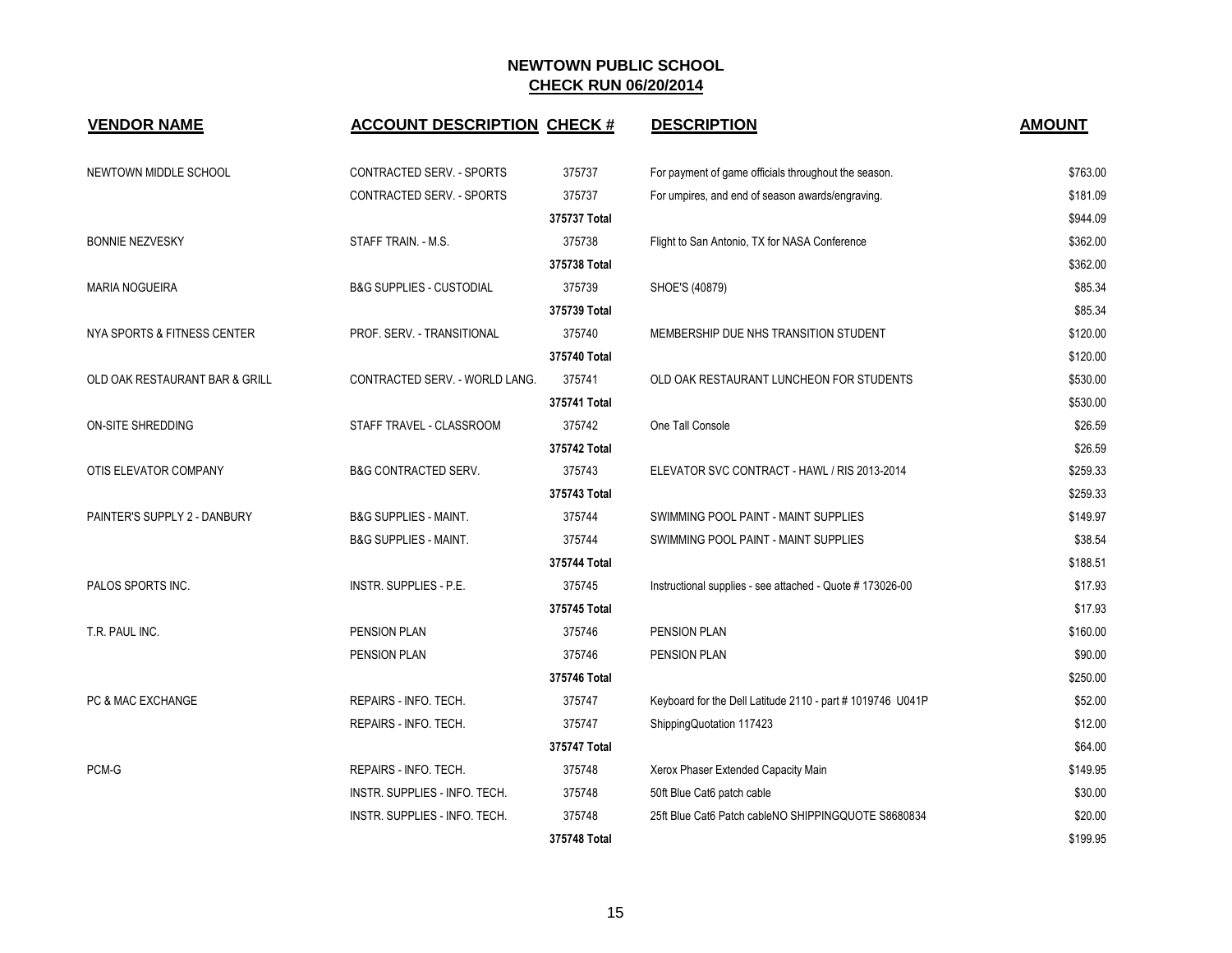| <b>VENDOR NAME</b>            | <b>ACCOUNT DESCRIPTION CHECK #</b> |              | <b>DESCRIPTION</b>                                     | <b>AMOUNT</b> |
|-------------------------------|------------------------------------|--------------|--------------------------------------------------------|---------------|
| J.W. PEPPER & SON INC.        | <b>INSTR. SUPPLIES - MUSIC</b>     | 375749       | <b>Instructional Supplies</b>                          | \$131.06      |
|                               | <b>INSTR. SUPPLIES - MUSIC</b>     | 375749       | Shipping                                               | \$14.99       |
|                               |                                    | 375749 Total |                                                        | \$146.05      |
| PERKINS SCHOOL FOR THE BLIND  | TUITION - OUT-OF-DISTRICT          | 375750       | TUITION - OUT-OF-DISTRICT                              | \$22,725.15   |
|                               |                                    | 375750 Total |                                                        | \$22,725.15   |
| PETTY CASH                    | <b>INSTR. SUPPLIES - CLASSROOM</b> | 375751       | PETTY CASH                                             | \$7.66        |
|                               |                                    | 375751 Total |                                                        | \$7.66        |
| PETTY CASH                    | OFF. SUPPLIES - PUPIL SERV.        | 375752       | PETTY CASH                                             | \$291.65      |
|                               |                                    | 375752 Total |                                                        | \$291.65      |
| PETTY CASH - PRESCH HS        | INSTR. SUPPLIES - SP. ED. PREK-8   | 375753       | PETTY CASH                                             | \$304.18      |
|                               |                                    | 375753 Total |                                                        | \$304.18      |
| <b>PETTY CASH</b>             | <b>INSTR. SUPPLIES - CLASSROOM</b> | 375754       | <b>PETTY CASH</b>                                      | \$98.12       |
|                               |                                    | 375754 Total |                                                        | \$98.12       |
| PETTY CASH - STAR PROGRAM     | INSTR. SUPPLIES - SP. ED. PREK-8   | 375755       | PETTY CASH                                             | \$261.74      |
|                               |                                    | 375755 Total |                                                        | \$261.74      |
| PLAYGROUND MEDIC              | <b>B&amp;G CONTRACTED SERV.</b>    | 375756       | INSTALL CURVED BALANCE BEAM - HAWL (PER PROPOSAL)      | \$1,890.00    |
|                               | <b>B&amp;G CONTRACTED SERV.</b>    | 375756       | PLAYGROUND REPAIRS - MG (PER PROPOSAL)                 | \$7,325.00    |
|                               | <b>B&amp;G CONTRACTED SERV.</b>    | 375756       | PLAYGROUND REPAIRS - HOM (PER PROPOSAL)                | \$3,960.00    |
|                               | <b>B&amp;G CONTRACTED SERV.</b>    | 375756       | PLAYGROUND REPAIRS - RIS (PER PROPOSAL)                | \$1,450.00    |
|                               |                                    | 375756 Total |                                                        | \$14,625.00   |
| MARK J. POMPANO               | STAFF TRAIN. - SECURITY            | 375757       | TRAVEL SECURITY DRILL & SCH VISITS                     | \$134.40      |
|                               |                                    | 375757 Total |                                                        | \$134.40      |
| <b>KAREN POWELL</b>           | STAFF TRAIN. - M.S.                | 375758       | CEU DINNER/ PROGRAM CARING FOR OTHER                   | \$26.09       |
|                               | STAFF TRAIN. - H.S.                | 375758       | ASSOCIATION OF SCH NURSES                              | \$40.00       |
|                               |                                    | 375758 Total |                                                        | \$66.09       |
| PREMIER GRAPHICS LLC          | PRINTING - ENGLISH                 | 375759       | Printing of 2014 Literary Magazine (Keylock)           | \$1,460.00    |
|                               |                                    | 375759 Total |                                                        | \$1,460.00    |
| STEPHANIE RAMSEY              | <b>INSTR. SUPPLIES - SCIENCE</b>   | 375760       | <b>ASSOR SCIENCE SUPPLIES</b>                          | \$79.15       |
|                               |                                    | 375760 Total |                                                        | \$79.15       |
| THE READING & WRITING PROJECT | STAFF TRAIN. - STAFF DEVELOP.      | 375761       | Monthly Training with Columbia Reading/Writing Project | \$3,600.00    |
|                               | STAFF TRAVEL - STAFF DEVELOP.      | 375761       | COLUMBIA PRESENTERS TO ASSIGNED SCHOOLS                | \$53.79       |
|                               | STAFF TRAVEL - STAFF DEVELOP.      | 375761       | COLUMBIA PRESENTERS TO ASSIGNED SCHOOLS                | \$73.48       |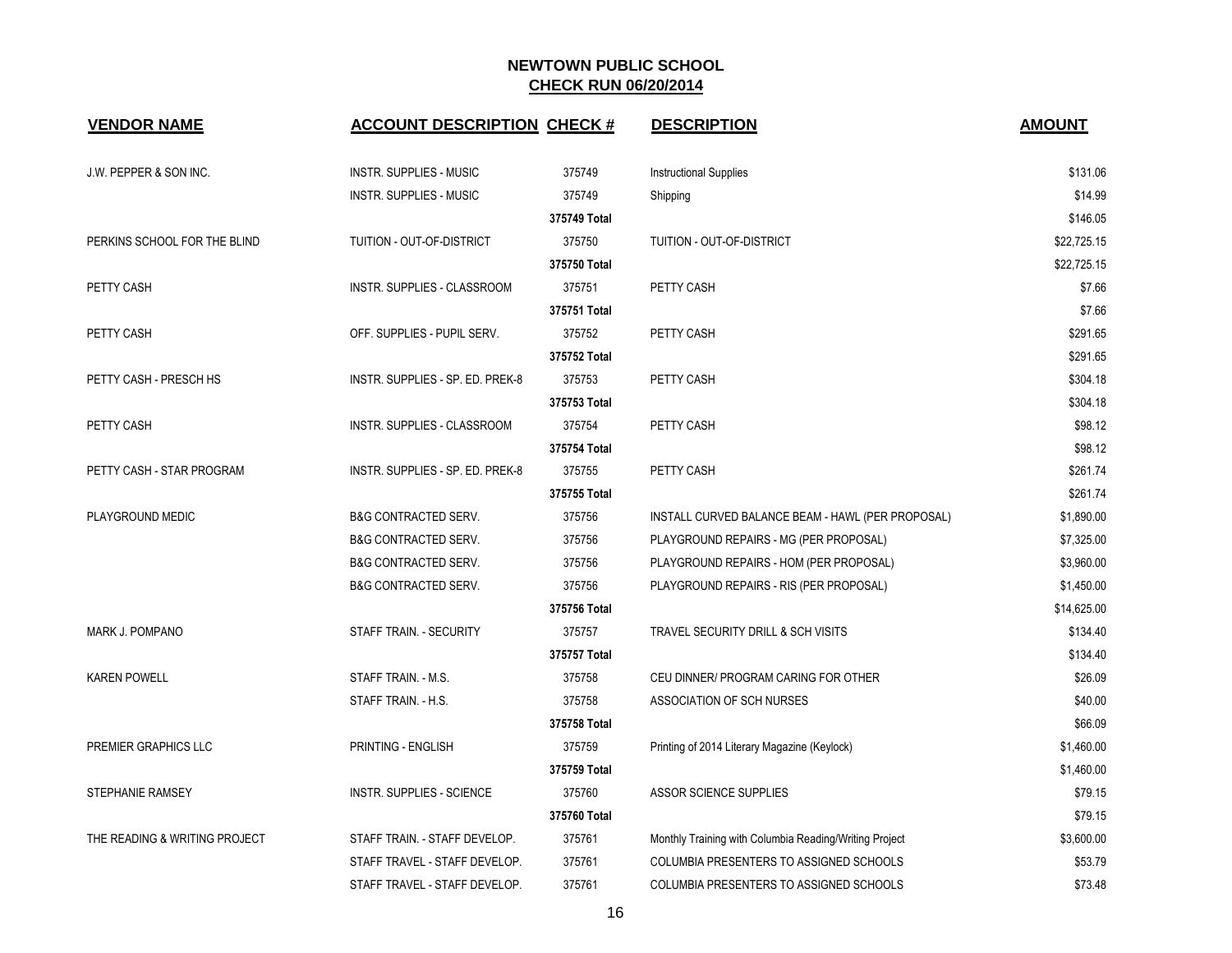| <b>VENDOR NAME</b>              | <b>ACCOUNT DESCRIPTION CHECK #</b>  |              | <b>DESCRIPTION</b>                                                            | <b>AMOUNT</b> |
|---------------------------------|-------------------------------------|--------------|-------------------------------------------------------------------------------|---------------|
|                                 |                                     |              |                                                                               |               |
| THE READING & WRITING PROJECT   | STAFF TRAVEL - STAFF DEVELOP.       | 375761       | COLUMBIA PRESENTERS TO ASSIGNED SCHOOLS                                       | \$105.05      |
|                                 | STAFF TRAIN. - CLASSROOM            | 375761       | PROF SERV                                                                     | \$1,800.00    |
|                                 | STAFF TRAIN. - STAFF DEVELOP.       | 375761       | PROF SERV INV # 5003519 & 5003518                                             | \$3,600.00    |
|                                 | STAFF TRAIN. - STAFF DEVELOP.       | 375761       | PROF SERV INV # 5003519 & 5003518                                             | \$1,800.00    |
|                                 |                                     | 375761 Total |                                                                               | \$11,032.32   |
| REALLY GOOD STUFF INC.          | STAFF TRAVEL - CLASSROOM            | 375762       | Owed shipping/handling                                                        | \$17.14       |
|                                 |                                     | 375762 Total |                                                                               | \$17.14       |
| RnB ENTERPRISES INC.            | <b>REPAIRS - LIBRARY</b>            | 375763       | Hamilton Boombox, Model HB-100i to replace unrepeatable units. Pricing and sh | \$299.97      |
|                                 | <b>REPAIRS - LIBRARY</b>            | 375763       | Shipping and handling \$30.00                                                 | \$30.00       |
|                                 | INSTR. SUPPLIES - COMPUTER ED.      | 375763       | Front Row to Go student pass around microphone                                | \$198.00      |
|                                 | INSTR. SUPPLIES - COMPUTER ED.      | 375763       | Estimated shipping                                                            | \$29.00       |
|                                 |                                     | 375763 Total |                                                                               | \$556.97      |
| <b>FELIX RODRIGUEL</b>          | <b>B&amp;G SUPPLIES - CUSTODIAL</b> | 375764       | SHOE'S (40879)                                                                | \$100.00      |
|                                 |                                     | 375764 Total |                                                                               | \$100.00      |
| <b>MAX RODRIGUEZ</b>            | <b>B&amp;G SUPPLIES - CUSTODIAL</b> | 375765       | SHOE'S (40879)                                                                | \$100.00      |
|                                 |                                     | 375765 Total |                                                                               | \$100.00      |
| ROBERTO RODRIGUEZ               | <b>B&amp;G SUPPLIES - CUSTODIAL</b> | 375766       | SHOE'S (40879)                                                                | \$93.59       |
|                                 |                                     | 375766 Total |                                                                               | \$93.59       |
| SAGE PUBLICATIONS INC.          | <b>SUPPLIES - LIBRARY</b>           | 375767       | Archive 1923-2013 CQ Researcher Online Database.                              | \$3,900.50    |
|                                 | SUPPLIES - LIBRARY                  | 375767       | Annual Archive Update (2014)                                                  | \$755.00      |
|                                 |                                     | 375767 Total |                                                                               | \$4,655.50    |
| HENRY SCHEIN, INC.              | MEDICAL SUPPLIES - M.S.             | 375768       | Assorted medical merchandise                                                  | \$639.85      |
|                                 |                                     | 375768 Total |                                                                               | \$639.85      |
| <b>SCHOOL SPECIALTY</b>         | <b>INSTR. SUPPLIES - MATH</b>       | 375769       | Instructional Supplies - see attached Free Shipping                           | \$272.98      |
|                                 |                                     | 375769 Total |                                                                               | \$272.98      |
| SHAR PRODUCTS CO.               | INSTR. SUPPLIES - MUSIC             | 375770       | Instructional supplies - see attached. Free shipping                          | \$104.27      |
|                                 |                                     | 375770 Total |                                                                               | \$104.27      |
| SHI INTERNATIONAL CORP.         | TECH. SOFTWARE - INFO. TECH.        | 375771       | HP Premium Edge License for Switch 3500 Series - License for HP E3500         | \$1,231.90    |
|                                 |                                     | 375771 Total |                                                                               | \$1,231.90    |
| SOUTHBURY PRINTING CENTRE, INC. | CONTRACTED SERV. - CLASSROOM        | 375772       | Printing of Moving Up Ceremony Programs.                                      | \$482.40      |
|                                 | PRINTING - ADMIN.                   | 375772       | <b>GRADUATION PROGRAMS</b>                                                    | \$760.13      |
|                                 |                                     | 375772 Total |                                                                               | \$1,242.53    |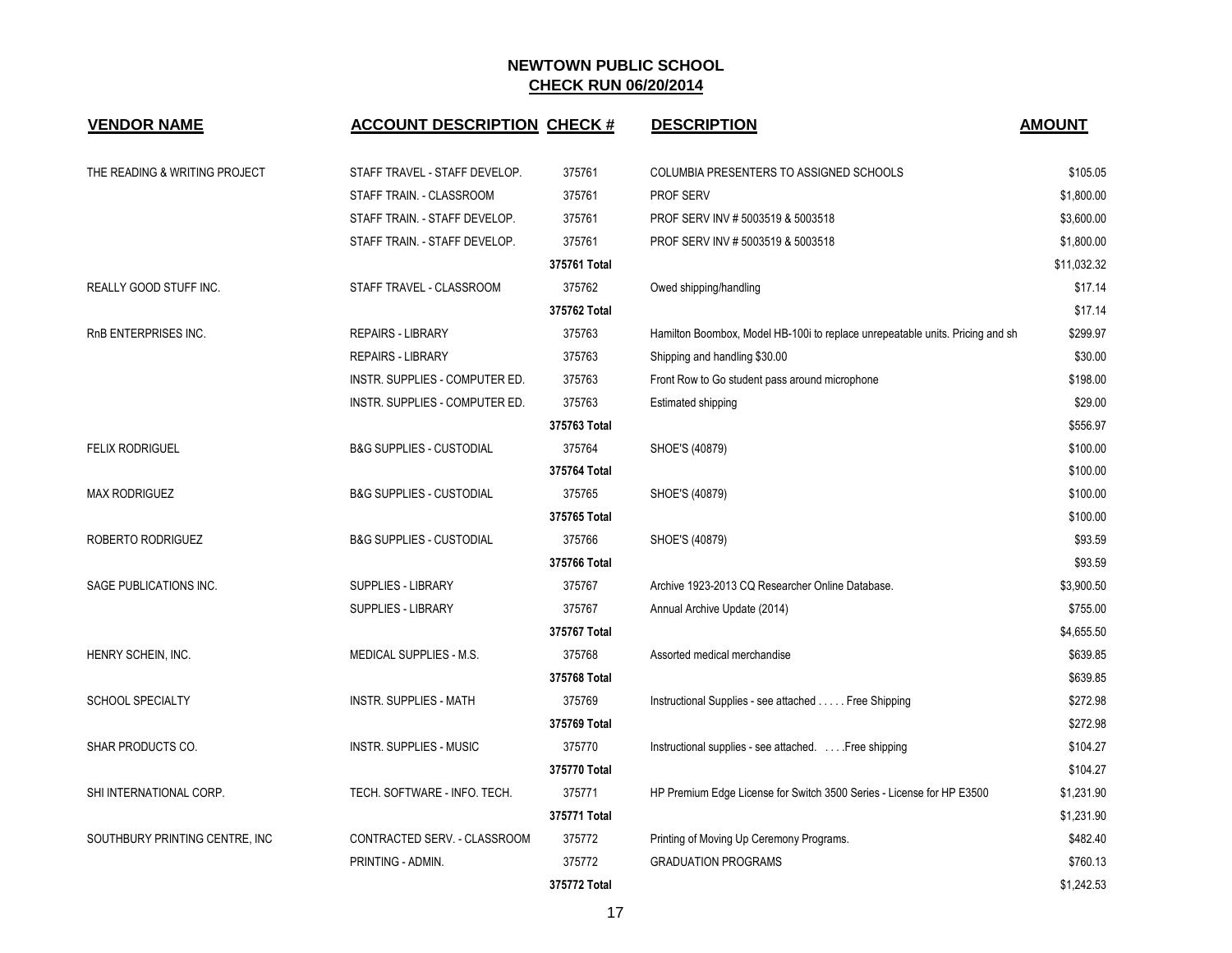| <b>VENDOR NAME</b>                 | <b>ACCOUNT DESCRIPTION CHECK #</b> |              | <b>DESCRIPTION</b>                                     | <b>AMOUNT</b> |
|------------------------------------|------------------------------------|--------------|--------------------------------------------------------|---------------|
| SPC SCHOOL PUBLICATIONS COMPANY    | PRINTING - ENGLISH                 | 375773       | Hawkeye Issues April, May, June 2014                   | \$811.00      |
|                                    |                                    | 375773 Total |                                                        | \$811.00      |
| STALLWORTH COUNSELING SERVICES LLC | CONTRACTED SERV. - T.A.P./FLEX     | 375774       | FOUR COUNSELING SESSIONS WITH TAP STUDENTS             | \$375.00      |
|                                    |                                    | 375774 Total |                                                        | \$375.00      |
| STATE OF CONNECTICUT               | PROF. SERV. - B. & G.              | 375775       | ELEVATOR RENEWAL CAR #2 - NHS                          | \$240.00      |
|                                    |                                    | 375775 Total |                                                        | \$240.00      |
| STEPNEY HARDWARE INC.              | <b>B&amp;G SUPPLIES - MAINT.</b>   | 375776       | PRUNING SHEARS / HOSE - MAINT SUPPLIES                 | \$174.84      |
|                                    |                                    | 375776 Total |                                                        | \$174.84      |
| SUBURBAN STATIONERS INC.           | INSTR. SUPPLIES - TECH ED.         | 375777       | QRT2307 6X4 BULLETIN BOARDS                            | \$569.37      |
|                                    | INSTR. SUPPLIES - TECH ED.         | 375777       | VER 44084 64GB SD CARD                                 | \$87.30       |
|                                    |                                    | 375777 Total |                                                        | \$656.67      |
| SUPERIOR CLEANERS AND TAILORS      | INSTR. SUPPLIES - SP. ED. PREK-8   | 375778       | STARR PROGRAM LAUNDRY                                  | \$15.45       |
|                                    | INSTR. SUPPLIES - SP. ED. PREK-8   | 375778       | STARR PROGRAM LAUNDRY                                  | \$15.45       |
|                                    | INSTR. SUPPLIES - SP. ED. PREK-8   | 375778       | STARR PROGRAM LAUNDRY                                  | \$15.45       |
|                                    |                                    | 375778 Total |                                                        | \$46.35       |
| TAX COLLECTOR NEWTOWN              | SEWER OPERATION & MAINT.           | 375779       | SEWER USE M/S                                          | \$2,180.42    |
|                                    | SEWER OPERATION & MAINT.           | 375779       | SEWER USE HAW                                          | \$532.84      |
|                                    | SEWER OPERATION & MAINT.           | 375779       | SEWER USE S/H                                          | \$36.54       |
|                                    |                                    | 375779 Total |                                                        | \$2,749.80    |
| <b>TESTA REFRIGERATION, LLC</b>    | <b>REPAIRS - CAFETERIA</b>         | 375780       | <b>REPAIR REFRIGERANT CONDENSER</b>                    | \$590.50      |
|                                    | <b>REPAIRS - CAFETERIA</b>         | 375780       | <b>REPAIR COMPRESSOR</b>                               | \$275.50      |
|                                    | <b>REPAIRS - CAFETERIA</b>         | 375780       | CON NITRON COIL CLEANER                                | \$197.50      |
|                                    | REPAIRS - CAFETERIA                | 375780       | ICE BUILDUP WALK IN FREEZER                            | \$215.00      |
|                                    |                                    | 375780 Total |                                                        | \$1,278.50    |
| <b>THYSSENKRUPP ELEVATOR CORP</b>  | <b>B&amp;G CONTRACTED SERV.</b>    | 375781       | ELEVATOR SVC CONTRACT - CHALK HILL 2013-2014           | \$180.68      |
|                                    | <b>B&amp;G CONTRACTED SERV.</b>    | 375781       | ELEVATOR MAINT AGREEMENT - NHS (3 ELEVATORS) 2013-2014 | \$2,392.80    |
|                                    |                                    | 375781 Total |                                                        | \$2,573.48    |
| TOCE BROS INC.                     | <b>REPAIRS - MAINT.</b>            | 375782       | NEW TIRE FOR SPECIAL ED VAN                            | \$61.94       |
|                                    |                                    | 375782 Total |                                                        | \$61.94       |
| TOM'S SERVICE LLC                  | REPAIRS - CAFETERIA                | 375783       | <b>GROEN COMBO-OVEN REPAIR</b>                         | \$75.00       |
|                                    | <b>REPAIRS - CAFETERIA</b>         | 375783       | STAR PANINI GRILL REPAIR                               | \$173.00      |
|                                    |                                    | 375783 Total |                                                        | \$248.00      |